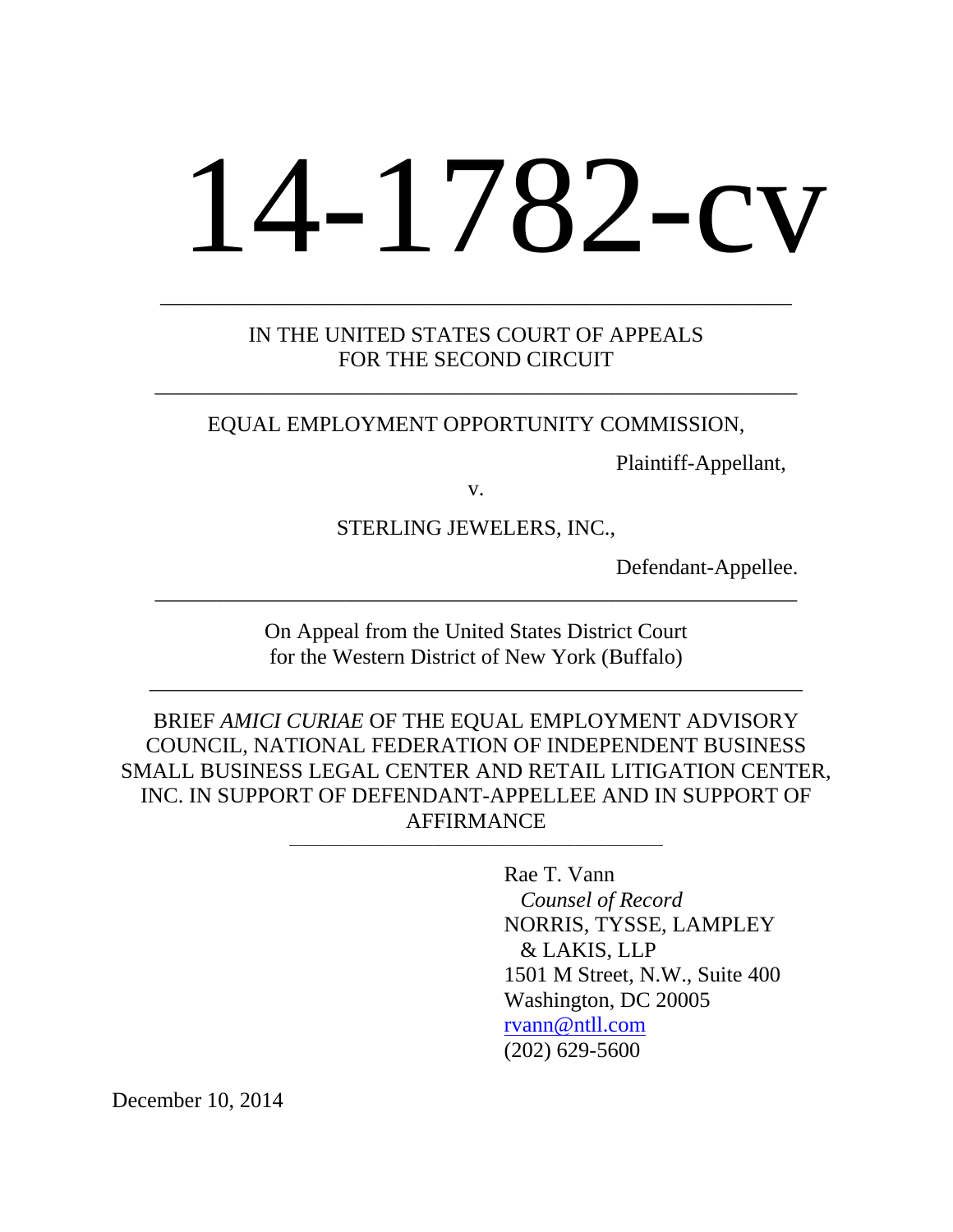## **CORPORATE DISCLOSURE STATEMENT**

 Pursuant to Federal Rules of Appellate Procedure 26.1 and 29(c), *Amici Curiae* Equal Employment Advisory Council, NFIB Small Business Legal Center, and Retail Litigation Center, Inc. disclose the following:

 1) The Equal Employment Advisory Council, NFIB Small Business Legal Center and Retail Litigation Center, Inc. have no parent corporations.

 2) No publicly held company owns 10% or more stock in the Equal Employment Advisory Council, NFIB Small Business Legal Center or Retail Litigation Center, Inc.

> *s/ Rae T. Vann*  Rae T. Vann *Counsel of Record*  NORRIS, TYSSE, LAMPLEY & LAKIS, LLP 1501 M Street, N.W., Suite 400 Washington, DC 20005 rvann@ntll.com (202) 629-5600

December 10, 2014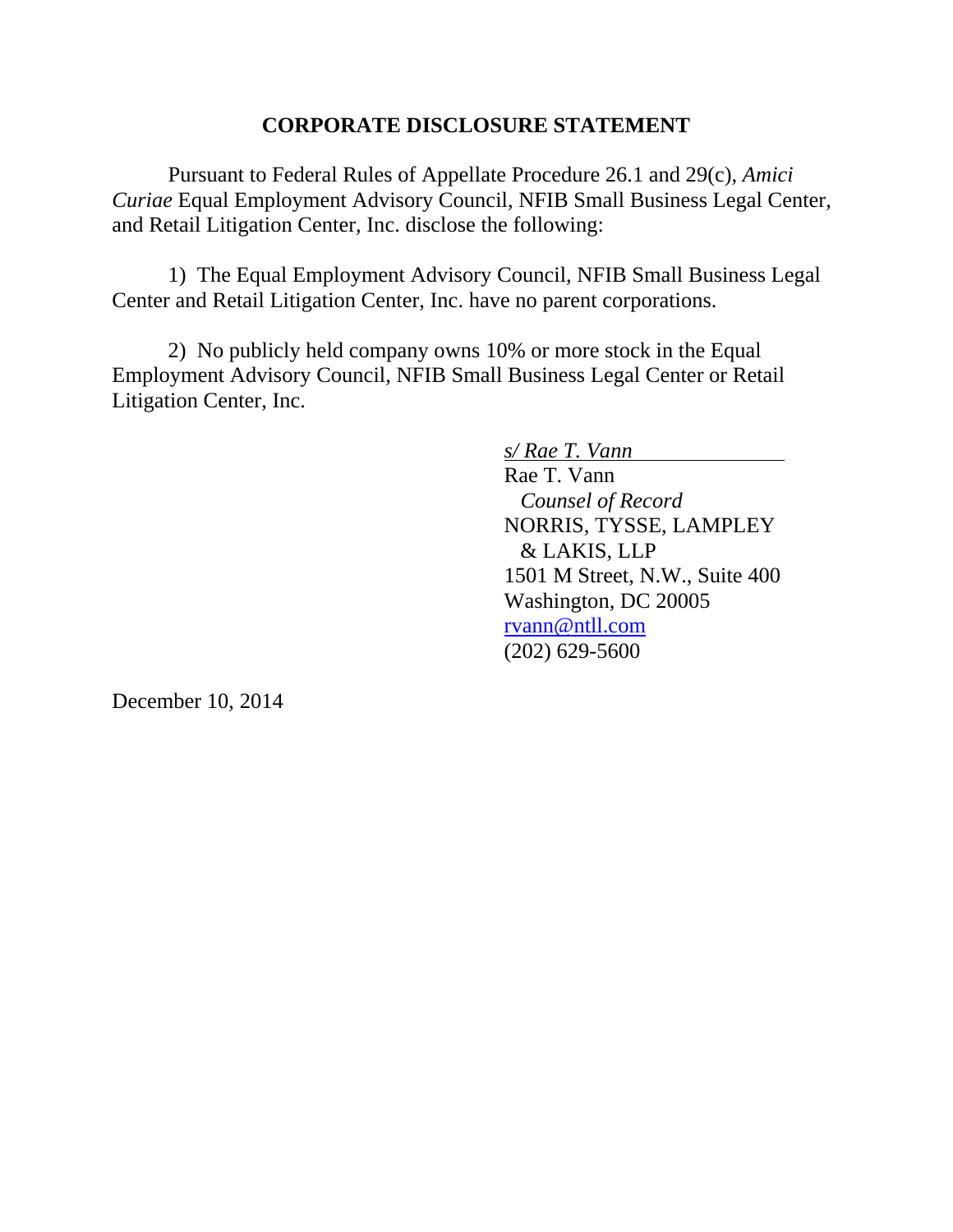# **TABLE OF CONTENTS**

| I.  |           | AN EEOC LAWSUIT ASSERTING NATIONWIDE PATTERN-OR-<br>PRACTICE DISCRIMINATION MUST BE PRECEDED BY AN<br>ADMINISTRATIVE INVESTIGATION OF ALLEGED NATIONWIDE                                                                                                      |
|-----|-----------|---------------------------------------------------------------------------------------------------------------------------------------------------------------------------------------------------------------------------------------------------------------|
|     | A.        | Under Title VII, The EEOC's Authority To Sue Is Conditioned Upon<br>Fulfillment Of All Pre-Suit Administrative Requirements, Including A<br>Pre-Suit Investigation Of The Claims Upon Which It Brings Suit12                                                  |
|     | <b>B.</b> | The Scope Of An EEOC Lawsuit Cannot Exceed That Of The                                                                                                                                                                                                        |
| II. | WERE      | PERMITTING THE EEOC TO BRING CLAIMS IN COURT THAT<br>NOT SUBJECT TO AN ADMINISTRATIVE CHARGE<br>INVESTIGATION WOULD UNDERMINE THE PURPOSES AND<br>GOALS UNDERLYING TITLE VII, INCLUDING THE EFFICIENT<br>AND EXPEDITIOUS RESOLUTION OF DISCRIMINATION CLAIMS, |
|     | A.        | Proper Charge Investigation Facilitates Meaningful Conciliation                                                                                                                                                                                               |
|     | <b>B.</b> | The EEOC's Failure To Discharge Its Pre-Suit Investigation Duties Is<br>Especially Improper, Given The Vast Array Of Statutory Investigative                                                                                                                  |
|     | C.        | EEOC Litigation Abuses Confirm The Need For Careful Review Of Its<br>Compliance With All Pre-Suit Administrative Requirements 26                                                                                                                              |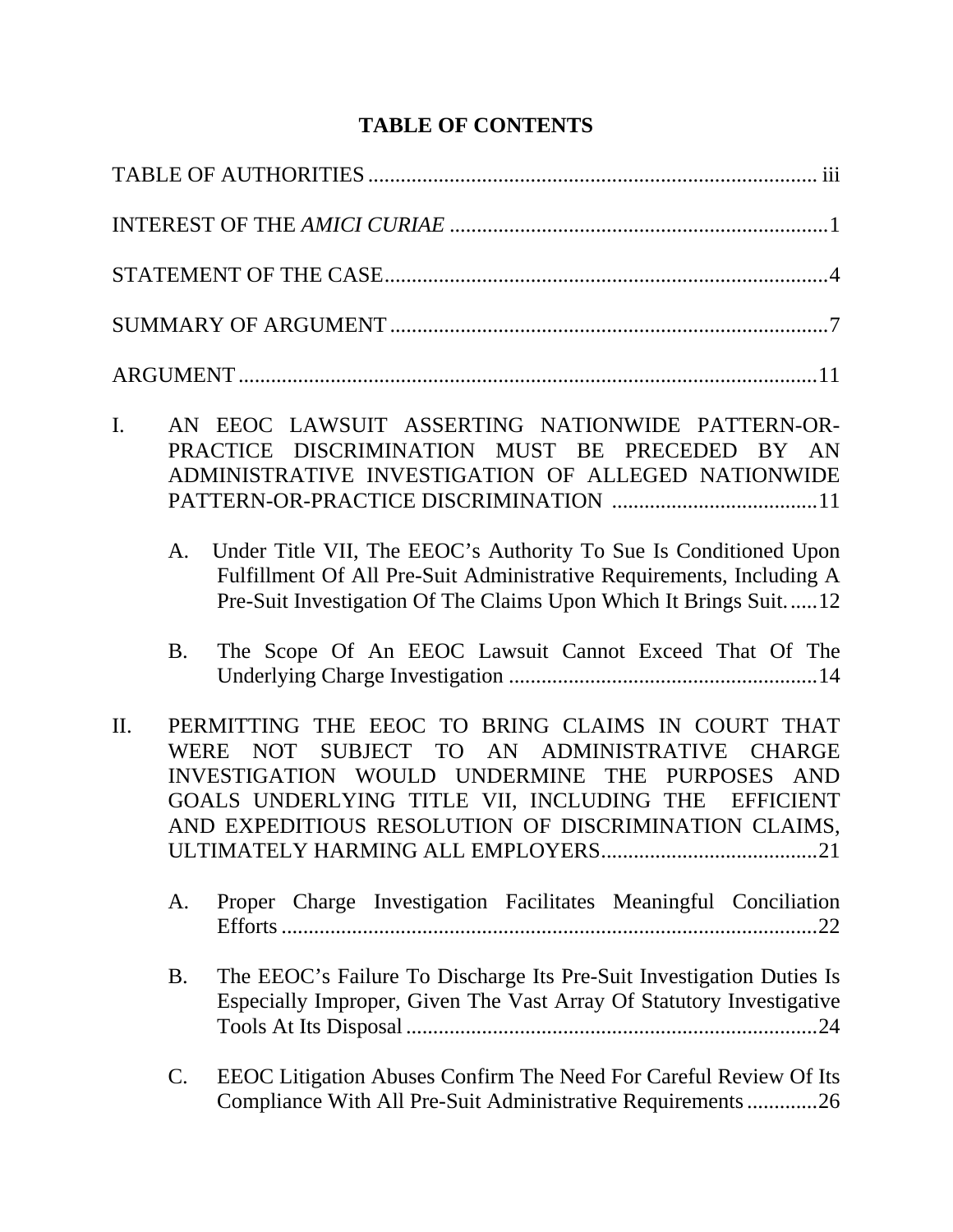CONCLUSION ........................................................................................................ 30

CERTIFICATE OF COMPLIANCE

CERTIFICATE OF SERVICE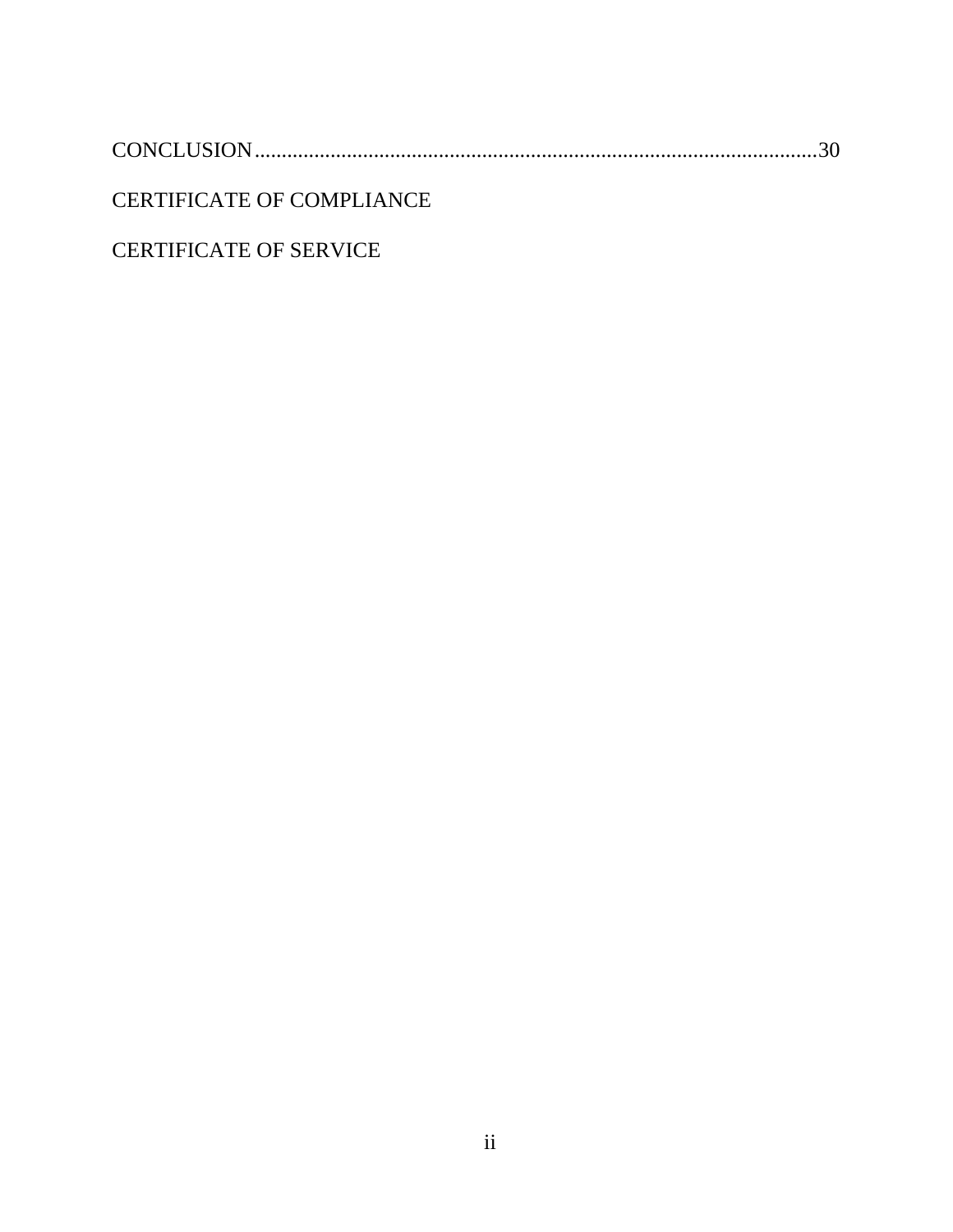# **TABLE OF AUTHORITIES**

# FEDERAL CASES

| <i>EEOC v. Allegheny Airlines, 436 F. Supp. 1300 (W.D. Pa. 1977)14, 24</i>                                           |
|----------------------------------------------------------------------------------------------------------------------|
| EEOC v. American National Bank, 652 F.2d 1176 (4th Cir. 1981) 14                                                     |
|                                                                                                                      |
|                                                                                                                      |
| EEOC v. Bass Pro Outdoor World, LLC, 1 F. Supp. 3d 647 (S.D. Tex. 2014) 14, 15                                       |
| EEOC v. Bloomberg LP, 751 F. Supp. 2d 628 (S.D.N.Y. 2010)15                                                          |
|                                                                                                                      |
| EEOC v. Bloomberg LP, 967 F. Supp. 2d 802 (S.D.N.Y. 2013)14, 15, 23, 28                                              |
| EEOC v. CRST Van Expedited, Inc., 679 F.3d 657 (8th Cir. 2012)16                                                     |
| EEOC v. CRST Van Expedited, Inc., 2009 WL 2524402 (N.D. Iowa Aug. 13,                                                |
|                                                                                                                      |
| EEOC v. E.I. DuPont de Nemours & Co.,<br>373 F. Supp. 1321 (D. Del. 1974), aff'd, 516 F.2d 1297 (3d Cir. 1975)14, 23 |
| <i>EEOC v. East Hills Ford Sales, Inc., 445 F. Supp. 985 (W.D. Pa. 1978)9, 17</i>                                    |
| EEOC v. Harvey L. Walner Associates, 91 F.3d 963 (7th Cir. 1996) 17                                                  |
| $EEOC$ v. Jillian's of Indianapolis, IN, Inc.,                                                                       |
| EEOC v. Mach Mining, LLC, 738 F.3d 171 (7th Cir. 2013),                                                              |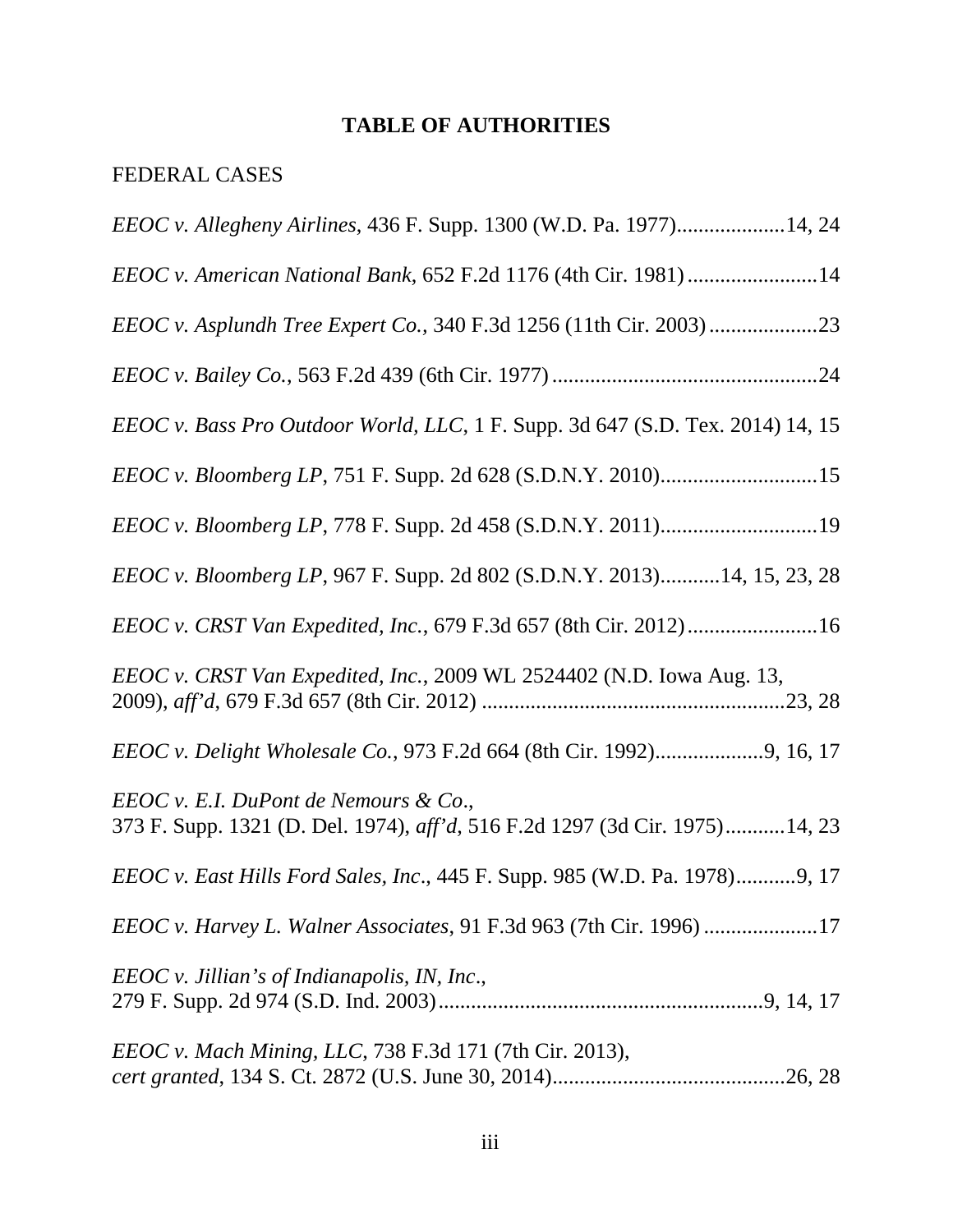| EEOC v. National Cash Register Co., 405 F. Supp. 562 (N.D. Ga. 1975)9, 17 |
|---------------------------------------------------------------------------|
| EEOC v. Outback Steak House of Florida, Inc.,                             |
|                                                                           |
|                                                                           |
| EEOC v. Target Corp., 2007 WL 1461298 (E.D. Wis. May 16, 2007) 9, 17      |
|                                                                           |
| International Brotherhood of Teamsters v. United States,                  |
| Occidental Life Insurance Co. v. EEOC, 432 U.S. 355 (1977)13, 25          |
| <b>FEDERAL STATUTES</b>                                                   |
| Title VII of the Civil Rights Act of 1964,                                |
|                                                                           |
|                                                                           |
|                                                                           |
|                                                                           |
|                                                                           |
| <b>FEDERAL REGULATIONS</b>                                                |
|                                                                           |
|                                                                           |
|                                                                           |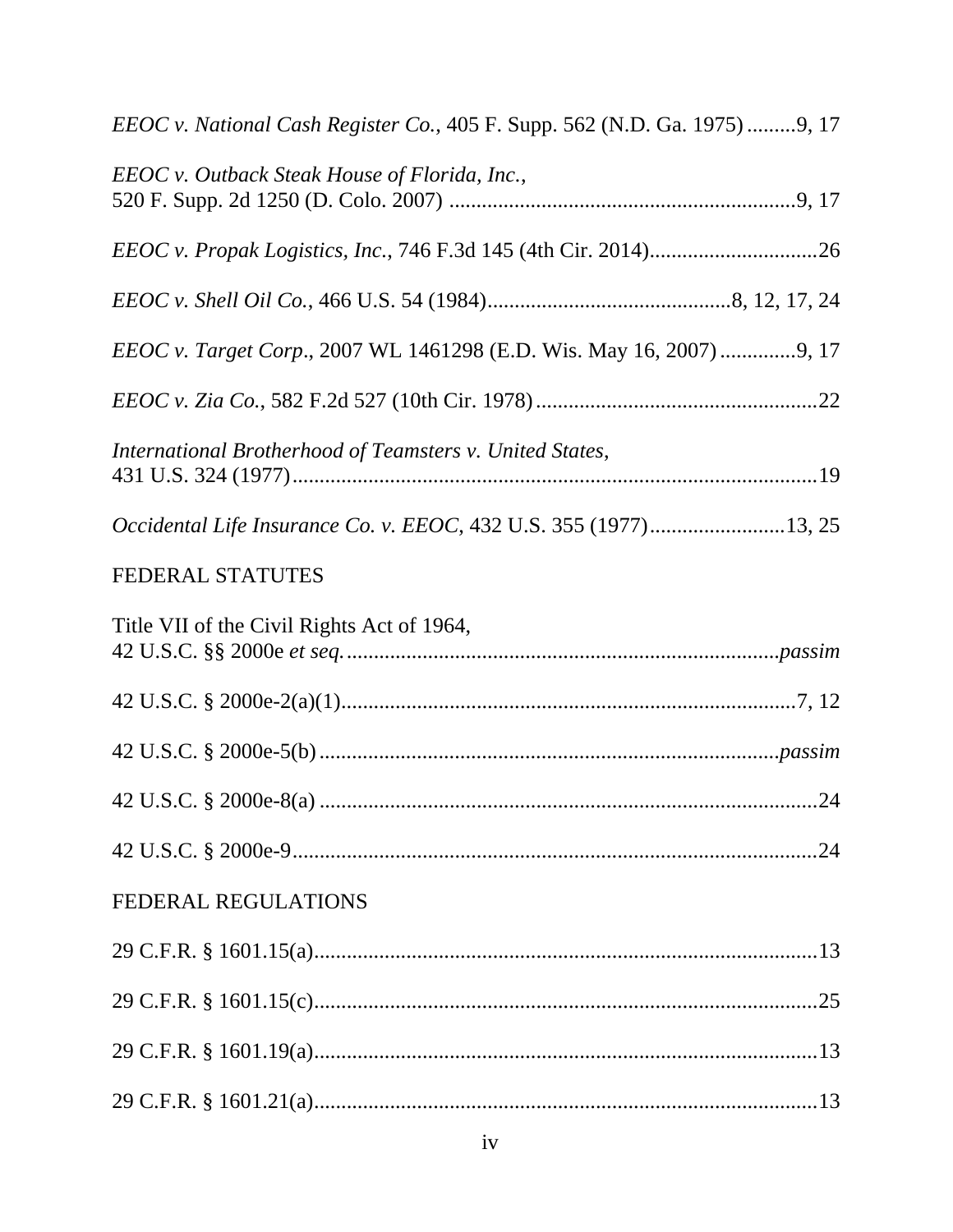| <b>LEGISLATIVE HISTORY</b>                                                                                                                                                                                                                 |
|--------------------------------------------------------------------------------------------------------------------------------------------------------------------------------------------------------------------------------------------|
| Equal Employment Opportunity Act of 1972, Pub. L. No. 92-261, 86 Stat. 103                                                                                                                                                                 |
| U.S. Senate Committee on Health, Education, Labor and Pensions, Minority Staff<br>Report, EEOC: An Agency on the Wrong Track? Litigation Failures, Misfocused<br>Priorities, and Lack of Transparency Raise Concerns about Important Anti- |
| <b>OTHER AUTHORITIES</b>                                                                                                                                                                                                                   |
| EEOC, Fiscal Year 2013 Performance and Accountability Report27                                                                                                                                                                             |
|                                                                                                                                                                                                                                            |
|                                                                                                                                                                                                                                            |
| EEOC Compliance Manual § 25.1, On Site Investigation: General 24, 25                                                                                                                                                                       |
|                                                                                                                                                                                                                                            |
|                                                                                                                                                                                                                                            |
|                                                                                                                                                                                                                                            |
| EEOC Enforcement and Litigation Statistics, Charge Statistics (FY 1997–2013).18                                                                                                                                                            |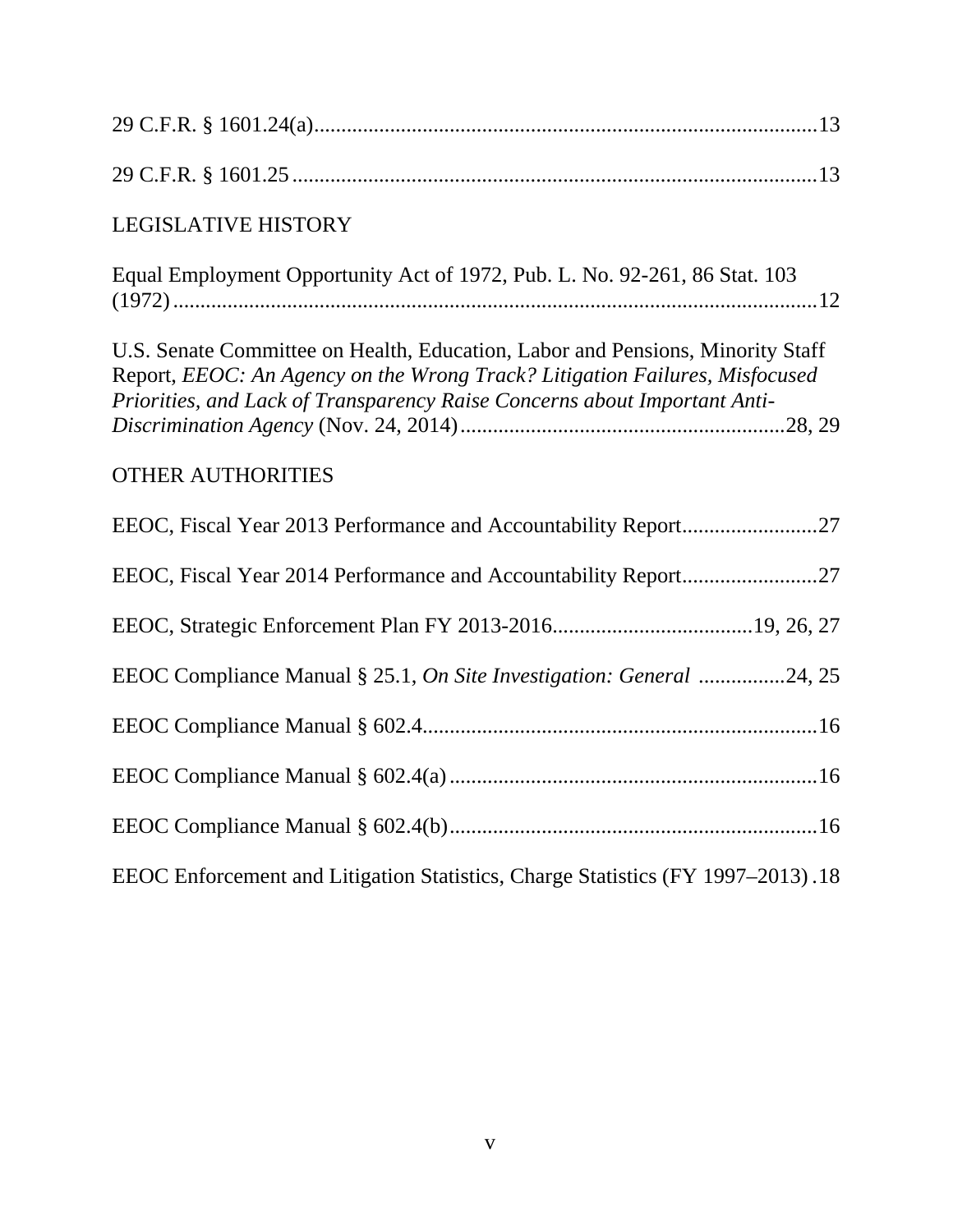The Equal Employment Advisory Council, National Federation of Independent Business Small Business Legal Center and Retail Litigation Center, Inc. respectfully submit this brief *amici curiae* contingent upon granting of the accompanying motion for leave to file. $\frac{1}{1}$  Counsel for Plaintiff-Appellant does not oppose, but has not consented to, the filing of this *amici curiae* brief. Accordingly, *amici* are moving for permission for leave to file pursuant to Fed. R. App. P. 29(b). The brief supports affirmance of the decision below and thus supports the position of Defendant-Appellee Sterling Jewelers Inc*.* (Sterling).

#### **INTEREST OF THE** *AMICI CURIAE*

The Equal Employment Advisory Council (EEAC) is a nationwide association of employers organized in 1976 to promote sound approaches to the elimination of discriminatory employment practices. Its membership includes over 250 of the nation's largest private sector companies. EEAC's directors and officers include many of industry's leading experts in the field of equal employment opportunity. Their combined experience gives EEAC an unmatched depth of knowledge of the practical, as well as legal, considerations relevant to the proper interpretation and application of equal employment policies and

<sup>&</sup>lt;sup>1</sup> No counsel for a party authored this brief in whole or in part. No party or counsel for a party contributed money that was intended to fund preparing or submitting this brief. No person or entity – other than *amici curiae*, their members, or their counsel – contributed money that was intended to fund preparing or submitting this brief.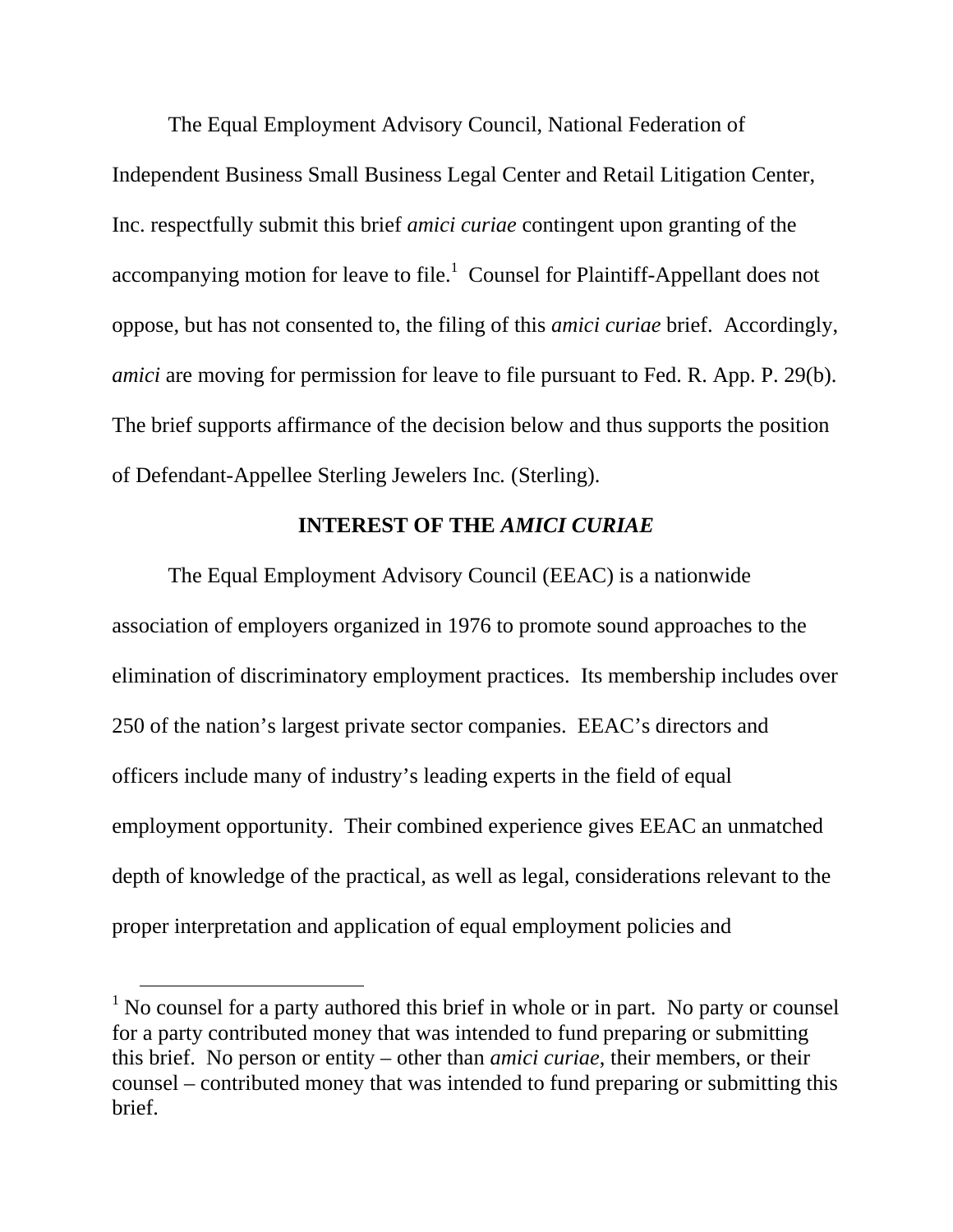requirements. EEAC's members are firmly committed to the principles of nondiscrimination and equal employment opportunity.

The National Federation of Independent Business (NFIB) Small Business Legal Center is a nonprofit, public interest law firm established to provide legal resources and be the voice for small businesses in the nation's courts through representation on issues of public interest affecting small businesses. NFIB is the nation's leading small business association, with offices in Washington, D.C. and all 50 state capitals. Founded in 1943 as a nonprofit, nonpartisan organization, NFIB's mission is to promote and protect the right of its members to own, operate and grow their businesses. NFIB represents 350,000 member businesses nationwide. The NFIB Small Business Legal Center represents the interests of small business in the nation's courts and participates in precedent setting cases that will have a critical impact on small businesses nationwide, such as the case before the Court in this action.

The Retail Litigation Center, Inc. (RLC) is a public policy organization that identifies and engages in legal proceedings that affect the retail industry. The RLC's members include many of the country's largest and most innovative retailers. The member entities whose interests the RLC represents employ millions of people throughout the United States, provide goods and services to tens of millions more, and account for tens of billions of dollars in annual sales. The RLC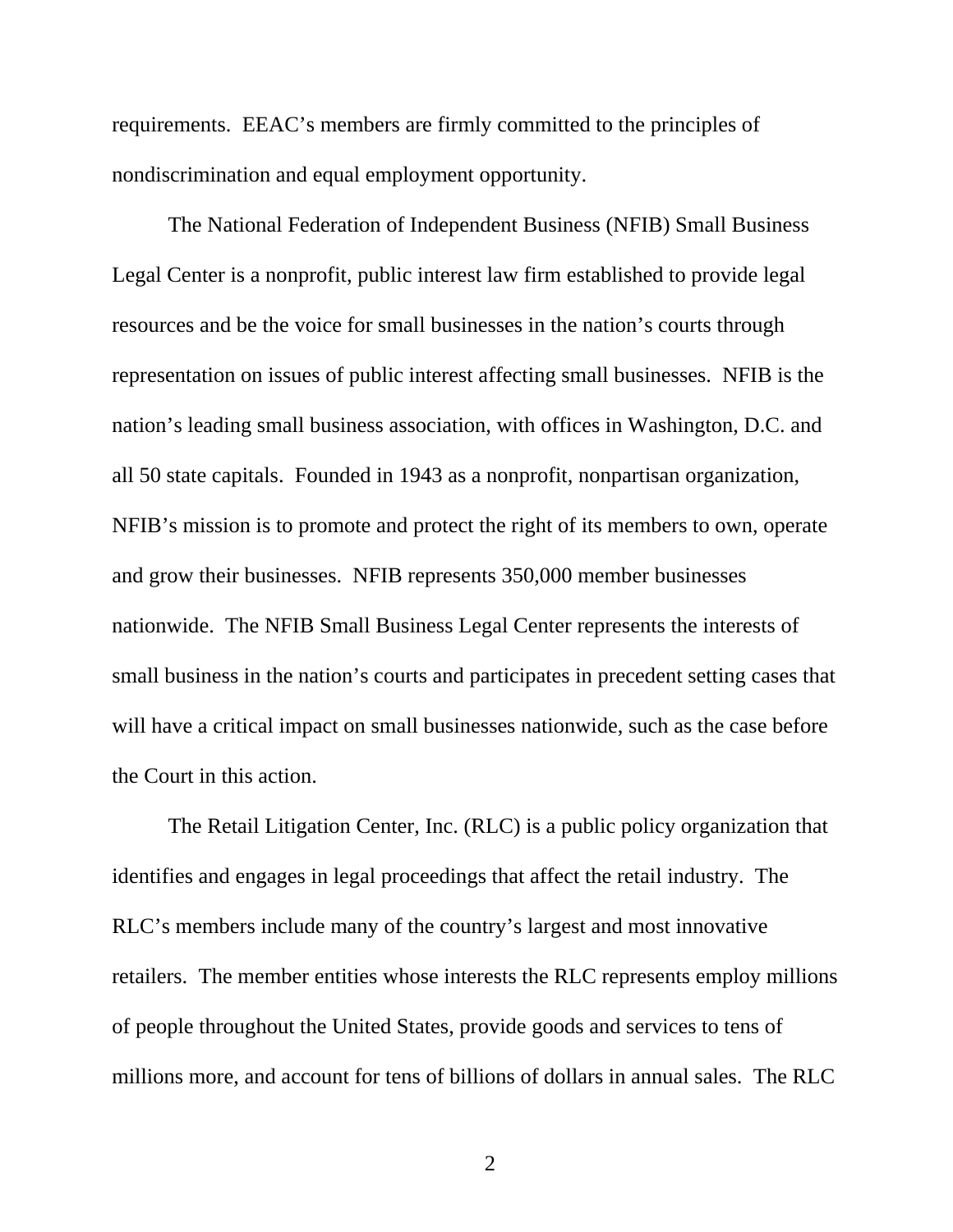seeks to provide courts with retail-industry perspectives on important legal issues, and to highlight the potential industry-wide consequences of significant pending cases.

Many of *amici's* members are employers, or representatives of employers, subject to Title VII of the Civil Rights Act of 1964 (Title VII), 42 U.S.C. §§ 2000e *et seq.*, as amended, and other federal employment-related laws and regulations. As representatives of potential defendants to Title VII discrimination charges and lawsuits, *amici* have a substantial interest in the questions presented in this case. Because the U.S. Equal Employment Opportunity Commission (EEOC) is authorized to sue only after it has fulfilled its statutory, pre-suit duties, including to investigate the contested claims, the district court below properly held that the agency was precluded from bringing a nationwide Title VII pattern-or-practice suit where that claim was not subject to a pre-suit, nationwide pattern-or-practice investigation.

As national representatives of many professionals whose primary responsibility is compliance with equal employment opportunity laws and regulations, *amici* have perspectives and experience that can help the Court assess issues of law and public policy raised in this case beyond the immediate concerns of the parties. Since 1976, EEAC, NFIB and the RLC collectively have participated as *amicus curiae* in hundreds of cases before the U.S. Supreme Court,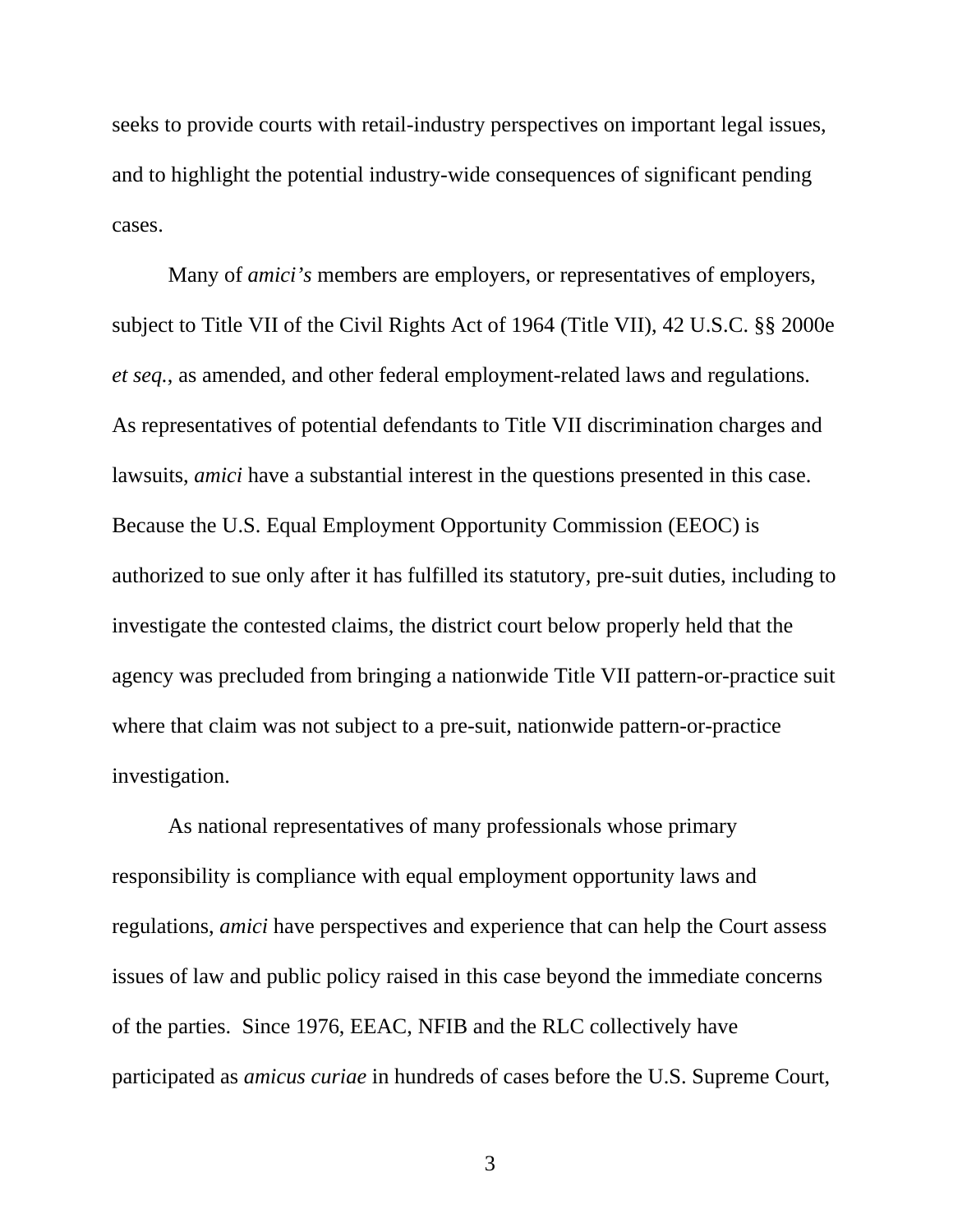this Court, and other federal courts of appeals, many of which have involved important questions of Title VII's proper interpretation and application. Because of their practical experience in these matters, *amici* are well-situated to brief the Court on the relevant concerns of the business community and the significance of this case to employers generally.

#### **STATEMENT OF THE CASE**

 This litigation stems from 19 individual charges of sex discrimination filed against Sterling retail stores in eight states — New York, Florida, California, Massachusetts, Missouri, Nevada, Indiana and Texas — between May 2005 and November 2006. *EEOC v. Sterling Jewelers, Inc.*, 3 F. Supp. 3d 57, 60 (W.D.N.Y. 2014). The charges accused the company of discriminating against the charging parties and other similarly situated female employees in pay and promotions. *Id.*

 After private settlement negotiations between Sterling and private counsel representing the charging parties in a separate, threatened class action lawsuit broke down—negotiations that the EEOC was allowed to attend—David Ging, the EEOC Lead Investigator assigned to this matter, invited Sterling and the charging parties to submit any information they wished to be considered as part of his file. *Id.* at 60-61. Sterling did not provide any additional information beyond what already had been submitted earlier in the process. *Id.* at 61.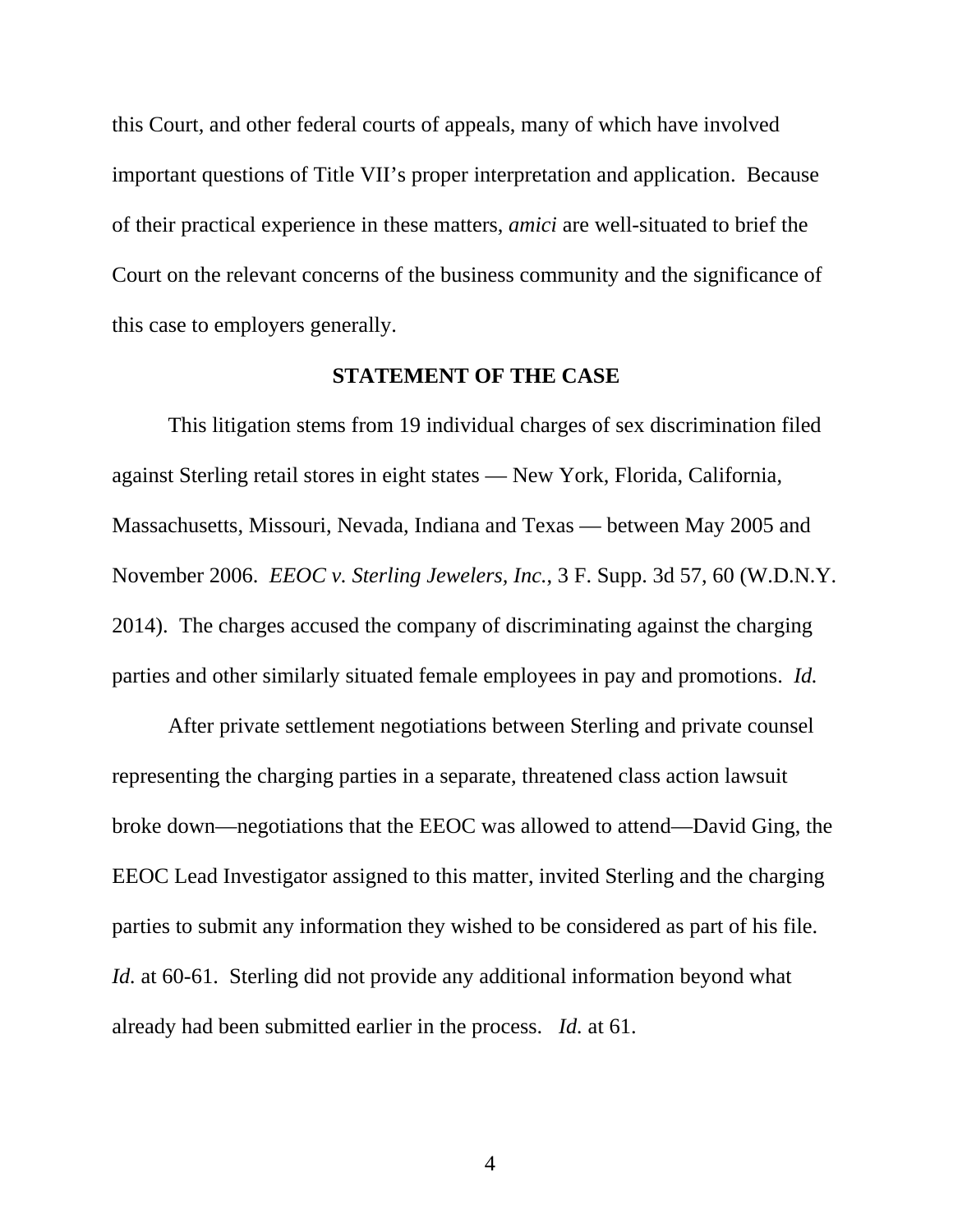Counsel for the charging parties did submit additional information, however, asserting in a November 30, 2007 letter that the charging parties "and other women similarly situated to them" were subjected to a pattern or practice of unlawful sex discrimination in pay and promotions at Sterling stores, and that charging parties' submission and exhibits "set forth the factual, legal and statistical support" for their claims. *Id.*

 Shortly thereafter, on January 3, 2008, the EEOC issued a Letter of Determination finding that Sterling subjected the charging parties and "a class of female employees with retail responsibilities *nationwide*" to unlawful pattern-orpractice sex discrimination. *Id.* (emphasis added). The EEOC brought suit on September 23, 2008, accusing Sterling of nationwide pattern-or-practice sex discrimination in pay and promotions in violation of Title VII. *Id.* at 62.

 During discovery, Sterling sought to determine the basis for the EEOC's nationwide claim. Despite the EEOC's efforts to avoid depositions, Sterling eventually succeeded in deposing Ging. Notwithstanding the EEOC's 125 deliberative process objections, at deposition Ging ultimately testified that he could not recall what, if anything, he did to investigate the 19 charges or whether there was any evidence of a nationwide pattern or practice of sex discrimination in pay and promotions. *Id.*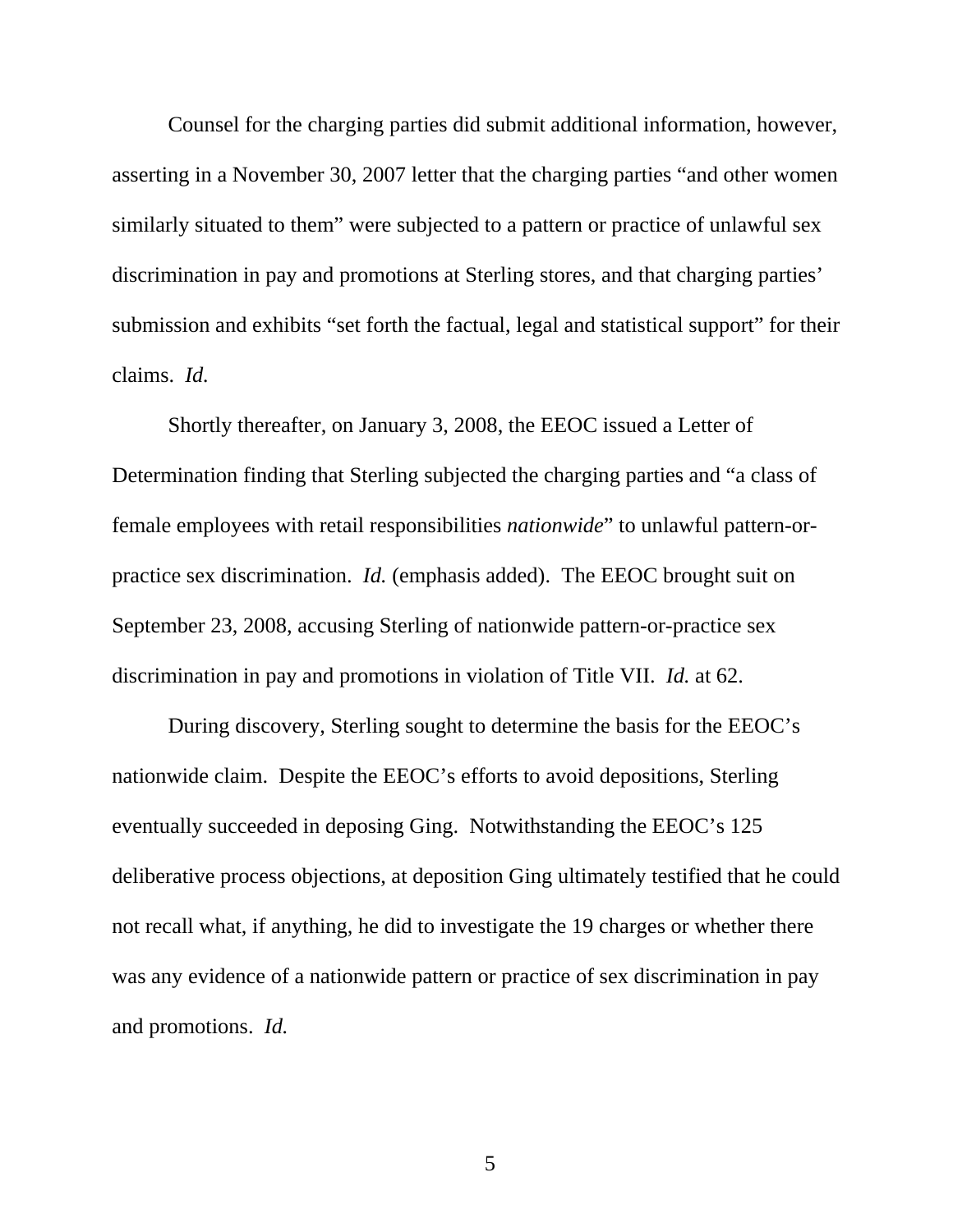Sterling moved for partial summary judgment on the ground that the EEOC did not investigate the claim that the company was engaged in a nationwide pattern or practice of unlawful sex discrimination, and thus failed to satisfy a mandatory precondition to suit under Title VII. *Id.* at 62. In opposing the motion, the EEOC conceded that "there is little investigative material in the files beyond the charges, Sterling's responses, and other correspondence." *Id.* at 64. Nevertheless, the EEOC contended that Ging's testimony that he investigated the charges collectively as "class-based" claims, coupled with the language of the charges asserting claims on behalf of all women "similarly situated," was sufficient to show that the agency satisfied its pre-suit investigation obligation. *Id.* at 64. In any event, the EEOC argued, federal courts are not authorized to review the sufficiency of its pre-suit investigative efforts. *Id.* at 62.

 The magistrate judge rejected the EEOC's arguments and recommended that the district court dismiss the EEOC's nationwide pattern-or-practice lawsuit with prejudice. *Id.* at 60. Pointing out that the EEOC's obligation to investigate prior to suit "is both mandatory and unqualified," *id.* at 68 (citation omitted), the magistrate judge concluded that the agency conducted no independent investigation at all. *Id.*  at 69.

 Among other things, the magistrate judge found that the only evidence offered by the EEOC of a nationwide pattern or practice investigation was a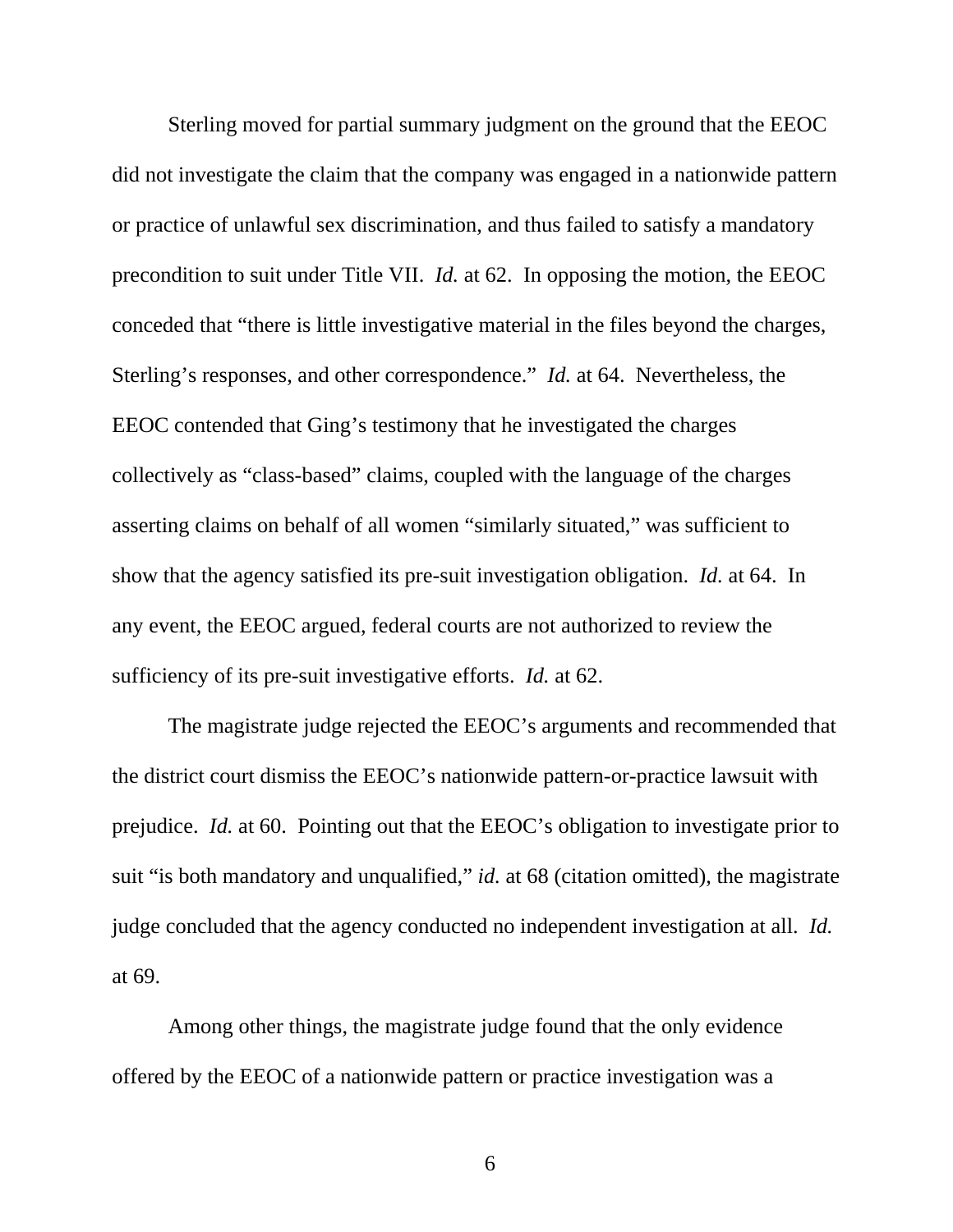statistical analysis prepared by an expert retained by the charging parties' lawyers (in connection with the earlier, unsuccessful settlement negotiations) purporting to measure and support charging parties' settlement demands, which the EEOC contended was evidence of company-wide disparities in pay and promotions on the basis of sex. *Id.* at 68. Noting that the EEOC repeatedly refused to identify the basis for its Letter of Determination in response to Sterling's numerous discovery requests, the magistrate judge concluded that "having invoked privilege in response to Sterling's inquiries in discovery, the EEOC cannot now be allowed to argue that this was the analysis referred to in its Letter of Determination, or that it took any steps to verify the reliability of that analysis. Absent such proof, there is no evidence that its investigation was nationwide." *Id.* (footnote omitted).

 The district court adopted the magistrate judge's Report and Recommendation, and by Order dated March 10, 2014, dismissed the EEOC's action with prejudice. *Id.* at 60. This appeal ensued.

# **SUMMARY OF ARGUMENT**

The U.S. Equal Employment Opportunity Commission (EEOC) was created by Congress to enforce Title VII of the Civil Rights Act of 1964 (Title VII), 42 U.S.C. §§ 2000e *et seq.*, as amended, which prohibits discrimination in the terms, conditions or privileges of employment on the basis of race, color, religion, sex, or national origin. 42 U.S.C. § 2000e-2(a)(1). Title VII authorizes the EEOC to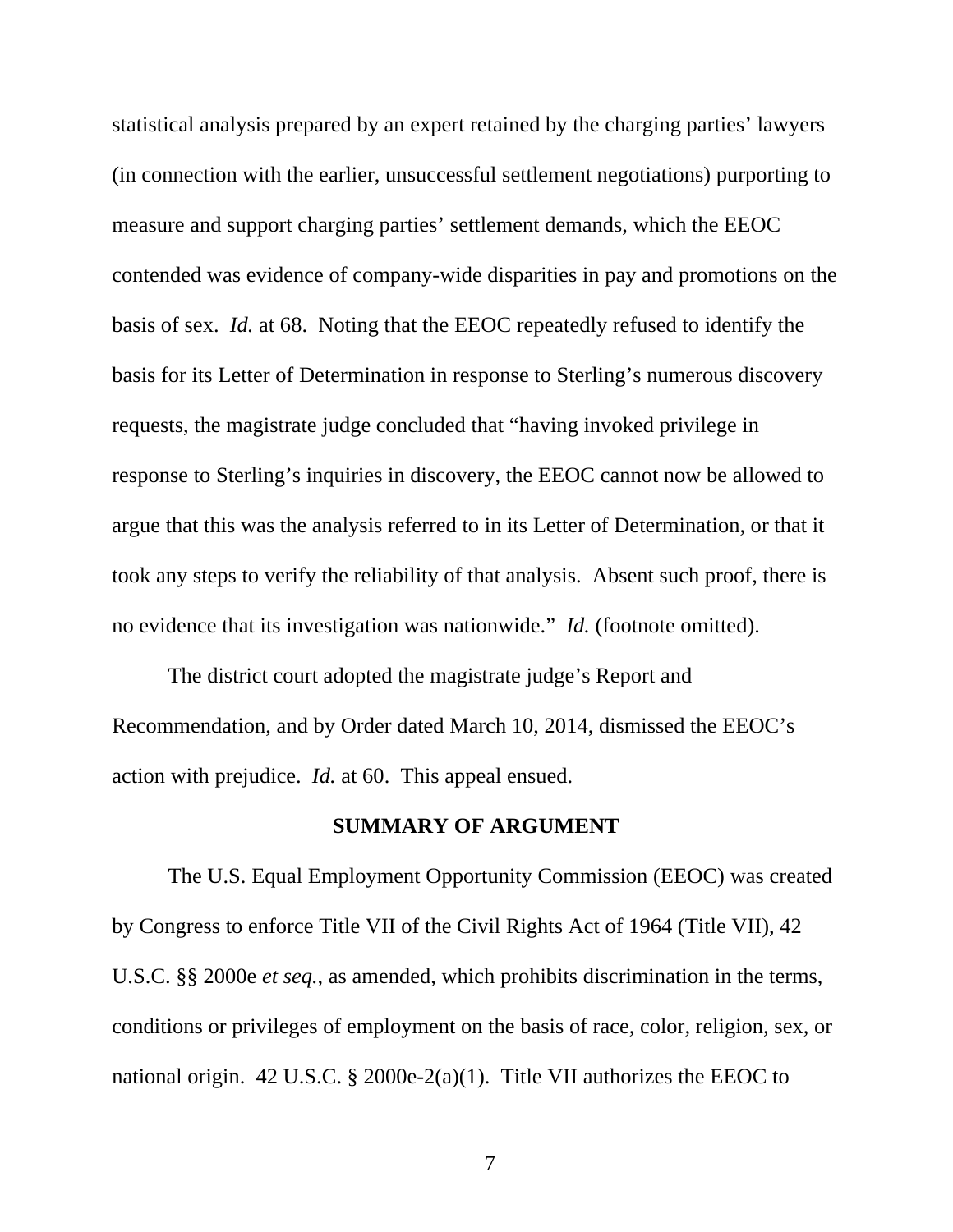bring a civil lawsuit against private employers in its own name, both on behalf of alleged victims and in the public interest, but only after it has fulfilled its pre-suit administrative responsibilities, including its obligation to investigate the contested claims. 42 U.S.C. § 2000e-5(b). Because the EEOC sued Defendant-Appellee Sterling Jewelers Inc. (Sterling) under Title VII for nationwide pattern-or-practice sex discrimination in pay and promotions, without actually investigating the allegation as part of its pre-suit administrative activities, the district court properly dismissed the agency's action with prejudice.

 Title VII establishes "'an integrated, multistep enforcement procedure' that … begins with the filing of a charge with the EEOC alleging that a given employer has engaged in an unlawful employment practice." *EEOC v. Shell Oil Co.*, 466 U.S. 54, 62 (1984) (quoting *Occidental Life Ins. Co. v. EEOC*, 432 U.S. 355, 359 (1977) (footnote omitted)). The filing of a discrimination charge triggers the agency's statutory obligation to serve the named respondent with notice and a copy of the charge; to investigate; to render a factual determination as to whether reasonable cause exists to believe a violation occurred; and to attempt to resolve the matter informally through "methods of conference, conciliation and persuasion." 42 U.S.C. § 2000e-5(b). Only after discharging those administrative duties may the EEOC commence a Title VII action in federal court.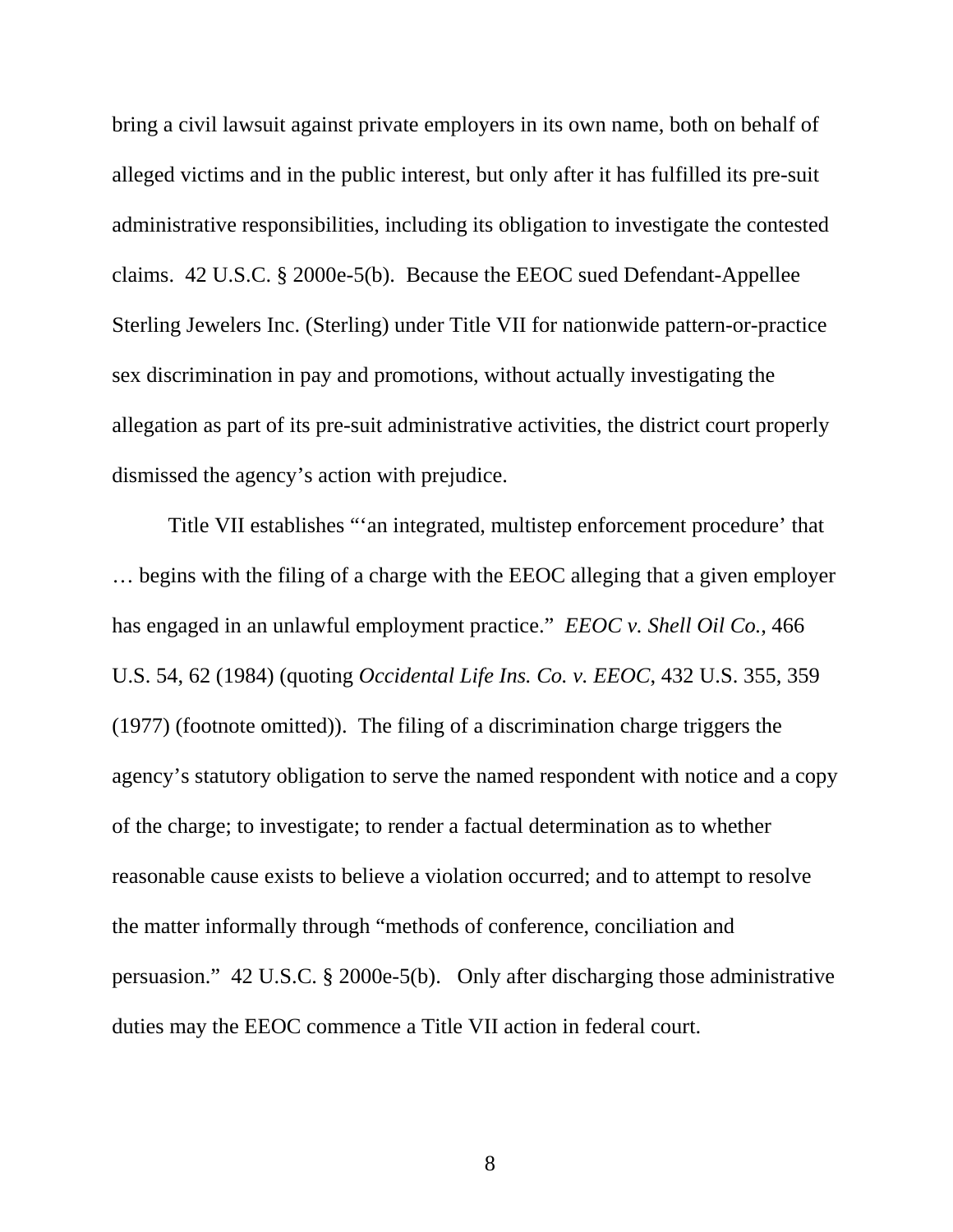Accordingly, the EEOC may not sue an employer in federal court on claims that go beyond the scope of those uncovered and actually investigated by the agency at the administrative stage. Said differently, if an EEOC lawsuit contains allegations that have no relevance to the underlying administrative charge investigation, then the EEOC has not fulfilled its pre-suit administrative obligations, and the action must be dismissed.

Although the EEOC generally is permitted to pursue in litigation any statutory violation growing out of facts uncovered during a "reasonable investigation" of an underlying charge, the agency must actually investigate prior to suit in order to invoke that rule. *See EEOC v. Delight Wholesale Co.*, 973 F.2d 664, 668-69 (8th Cir. 1992); *see also EEOC v. Outback Steak House of Fla., Inc.*, 520 F. Supp. 2d 1250, 1264 (D. Colo. 2007); *EEOC v. Jillian's of Indianapolis, IN, Inc*., 279 F. Supp. 2d 974, 979-81 (S.D. Ind. 2003); *EEOC v. E. Hills Ford Sales, Inc*., 445 F. Supp. 985, 987-89 (W.D. Pa. 1978); *EEOC v. Nat'l Cash Register Co.*, 405 F. Supp. 562, 567 (N.D. Ga. 1975); *EEOC v. Target Corp*., 2007 WL 1461298, at \*3 (E.D. Wis. May 16, 2007) (unpublished). Indeed, pre-suit investigation is vital to ensuring compliance with the policies underlying Title VII. Among other things, it promotes sound employment relations policies and compliance programs by encouraging early detection and correction of potential violations, without resort to protracted federal court litigation.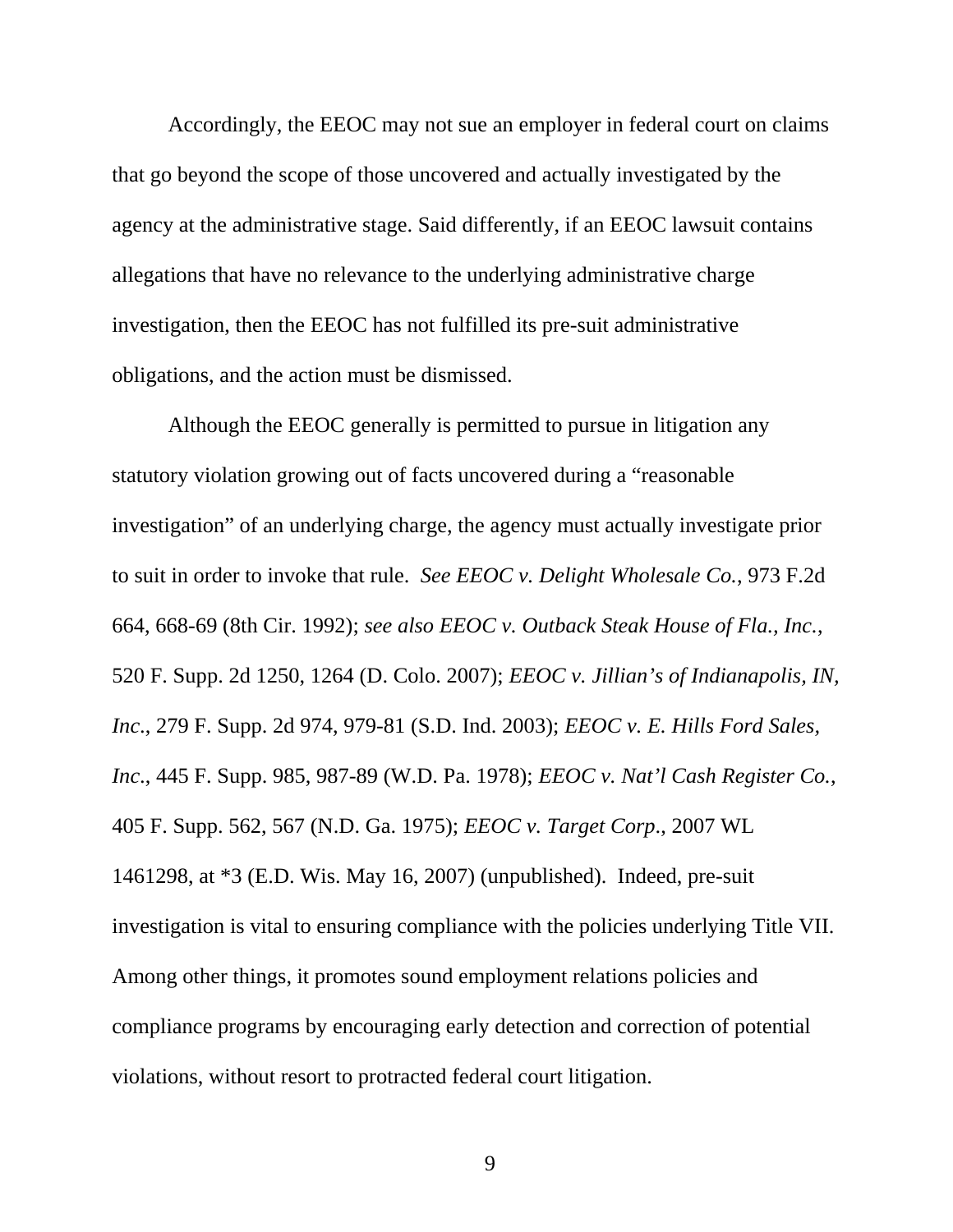In particular, a proper EEOC charge investigation sets the stage for meaningful conciliation, which benefits respondents seeking to avoid the cost and reputational damage associated with employment discrimination litigation. It also benefits charging parties seeking speedy resolution to their workplace disputes. Ignoring those principles in the instant case, the EEOC sued Sterling, accusing it of engaging in a nationwide pattern or practice of unlawful discrimination in pay and promotions against women in retail sales positions—despite having failed to conduct any administrative investigation of an alleged nationwide pattern or practice of sex discrimination.

The EEOC's actions in pursuing litigation on claims that were *never*  examined at the charge investigation stage are especially troubling to employers represented by *amici*, because those actions strongly suggest that the agency's enforcement priorities have shifted away from informal resolution of discrimination charges, as contemplated by Title VII, in favor of broad-based, systemic litigation. The EEOC's current Strategic Enforcement Plan (SEP), for instance, requires field offices to progressively increase the percentage of systemic cases on their active litigation dockets, but says nothing to suggest that meaningful investigation and pre-suit charge resolution are agency priorities. Such policies serve not to encourage careful administrative charge investigations, but to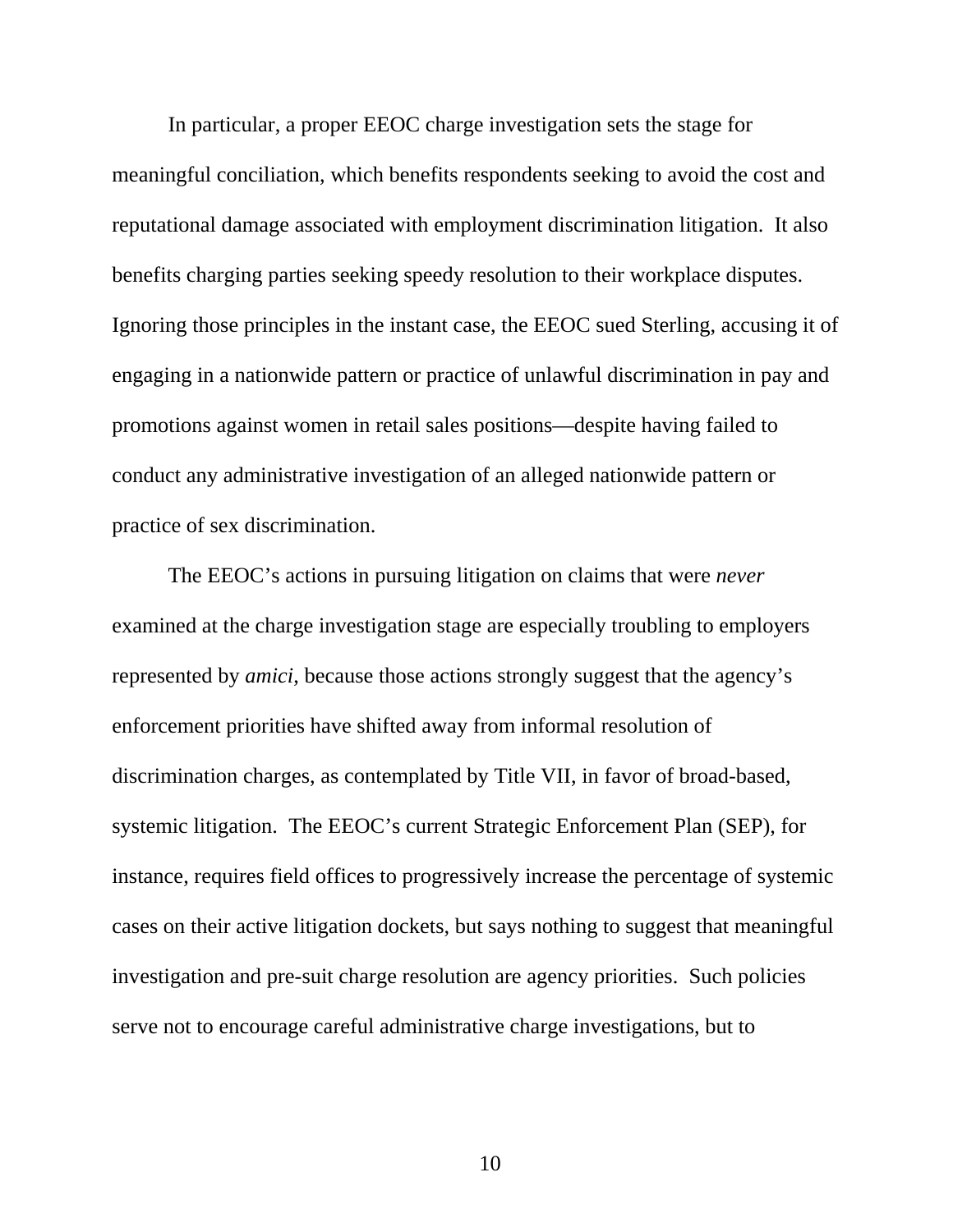incentivize staff to bypass investigation and pre-suit conciliation in favor of highprofile, class-based lawsuits.

The EEOC's failure to investigate prior to suit deprives charging parties and respondents of a meaningful opportunity to resolve meritorious claims informally, and represents an inexcusable dereliction of the EEOC's statutory responsibilities under Title VII. Accordingly, when, as here, the EEOC expends taxpayer dollars to pursue litigation of Title VII claims that were not subjected to pre-suit investigation, the appropriate remedy is dismissal with prejudice.

#### **ARGUMENT**

# **I. AN EEOC LAWSUIT ASSERTING NATIONWIDE PATTERN-OR-PRACTICE DISCRIMINATION MUST BE PRECEDED BY AN ADMINISTRATIVE INVESTIGATION OF ALLEGED NATIONWIDE PATTERN-OR-PRACTICE DISCRIMINATION**

The U.S. Equal Employment Opportunity Commission (EEOC) is not authorized to sue under Title VII of the Civil Rights Act of 1964 (Title VII), 42 U.S.C. §§ 2000e *et seq.*, as amended, unless and until it first has satisfied all mandatory prerequisites to suit, including the obligation to conduct an administrative investigation of the claims being asserted in court. Inasmuch as the EEOC can produce no actual evidence demonstrating that it conducted any investigation regarding whether Sterling was engaged in a nationwide pattern or practice of unlawful sex discrimination *prior to* filing suit on that basis, the agency's action was properly dismissed.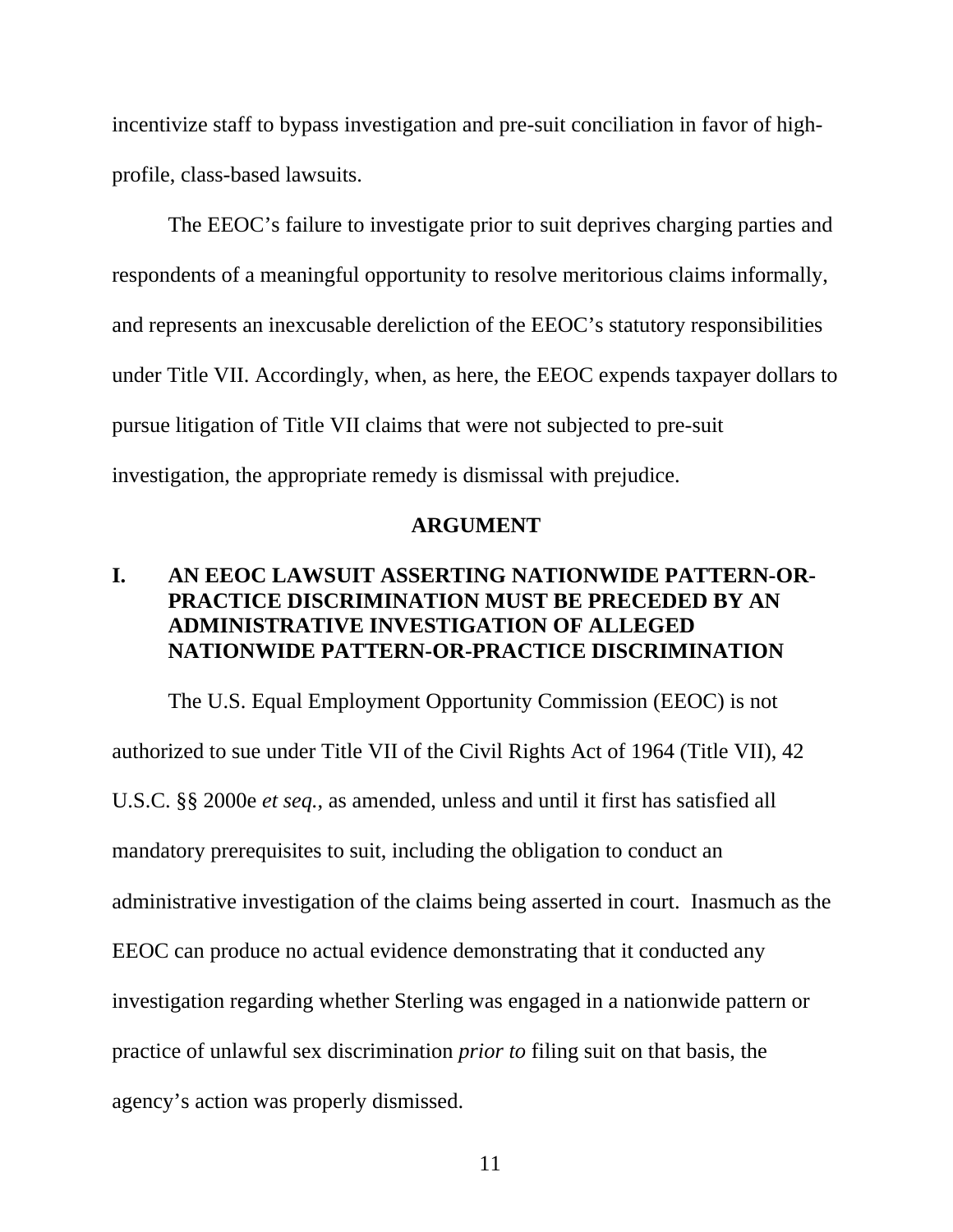# **A. Under Title VII, The EEOC's Authority To Sue Is Conditioned Upon Fulfillment Of All Pre-Suit Administrative Requirements, Including A Pre-Suit Investigation Of The Claims Upon Which It Brings Suit**

 The EEOC is authorized by Congress to enforce Title VII, which prohibits discrimination against a covered individual "with respect to his compensation, terms, conditions, or privileges of employment, because of such individual's race, color, religion, sex, or national origin." 42 U.S.C. § 2000e-2(a)(1). Title VII sets forth "'an integrated, multistep enforcement procedure' that … begins with the filing of a charge with the EEOC alleging that a given employer has engaged in an unlawful employment practice." *EEOC v. Shell Oil Co.*, 466 U.S. 54, 62 (1984) (quoting *Occidental Life Ins. Co. v. EEOC*, 432 U.S. 355, 359 (1977) (footnote omitted)).

 Once a charge has been filed, Title VII provides that the EEOC "shall serve a notice of the charge ... within ten days, and shall make an investigation thereof." 42 U.S.C. § 2000e-5(b). When first enacted, the statute gave the EEOC limited authority to prevent and correct discrimination through this administrative framework of charge investigations and, where appropriate, informal conciliation. Section 706(b) of Title VII, 42 U.S.C. § 2000e-5(b). In 1972, Congress amended Title VII to authorize the EEOC to bring a civil lawsuit against private employers in its own name, both on behalf of alleged victims and in the public interest. Equal Employment Opportunity Act of 1972, Pub. L. No. 92-261, 86 Stat. 103 (1972).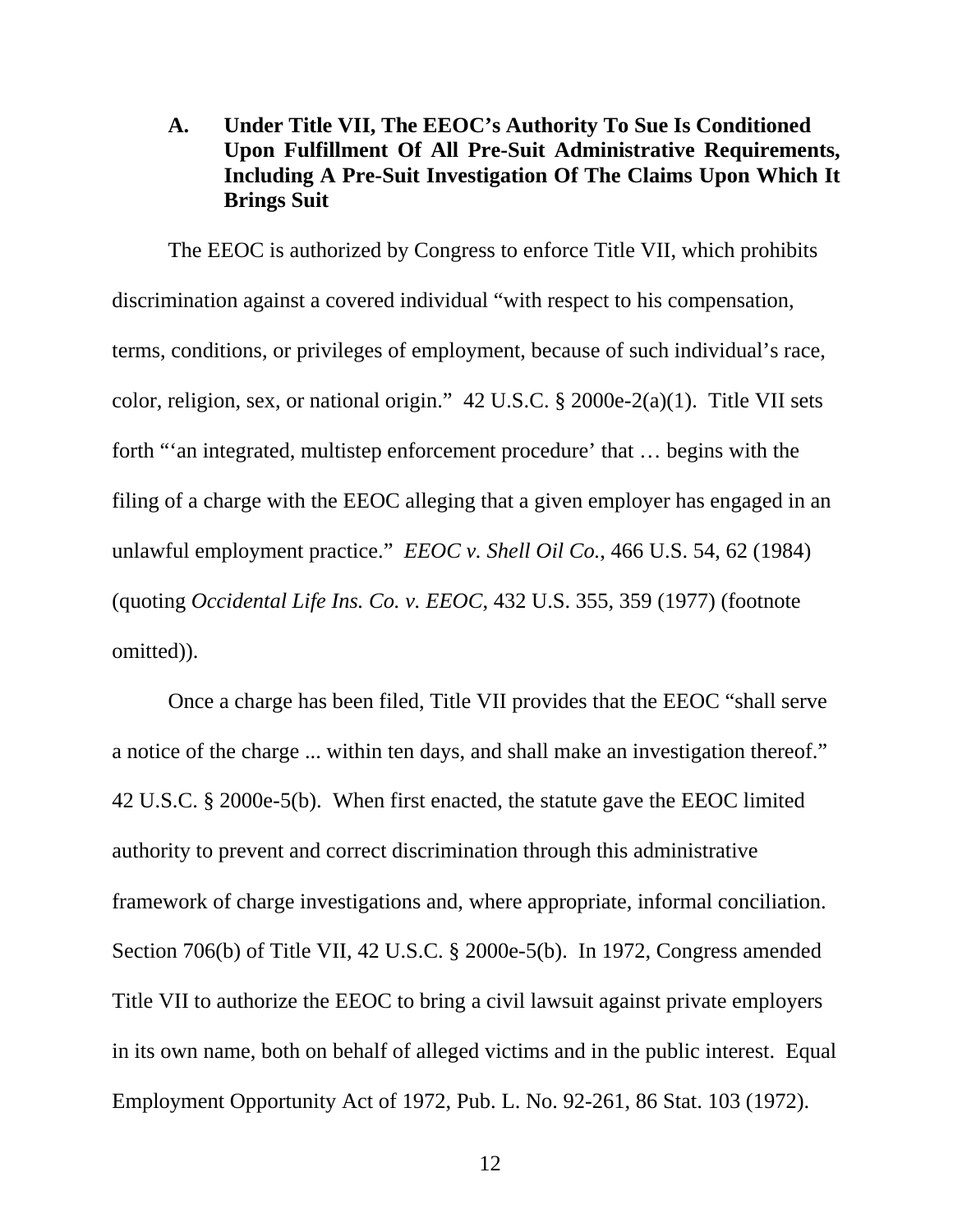"Although the 1972 amendments provided the EEOC with the additional enforcement power of instituting civil actions in federal courts, Congress preserved the EEOC's administrative functions" in the amended Act. *Occidental Life*, 432 U.S. at 368.

 The EEOC's procedural regulations also reflect this Congressional mandate, providing that "[t]he investigation of a charge *shall* be made by the Commission …." 29 C.F.R. § 1601.15(a) (emphasis added). Whenever the agency "completes its investigation" . . . and finds "no[] reasonable cause to believe that an unlawful employment practice has occurred . . . the Commission shall issue a letter of determination" to that effect. 29 C.F.R. § 1601.19(a). Where the EEOC does find reason to believe discrimination occurred, the EEOC may issue a determination *only* "based on, and limited to, evidence obtained by the Commission" during the investigation. 29 C.F.R. § 1601.21(a). Only when the EEOC is "unable to obtain voluntary compliance," 29 C.F.R. § 1601.25, through "informal methods of conference, conciliation and persuasion" may it initiate a public enforcement action. 29 C.F.R. § 1601.24(a); *see also* 42 U.S.C. § 2000e-5(b).

Accordingly, the EEOC's pre-suit administrative process involves several distinct stages: 1) providing notice of the charge; 2) undertaking an investigation; 3) conducting a post-investigation determination of the merits of the charge; and 4) if reasonable cause is found, attempting to eliminate unlawful practices through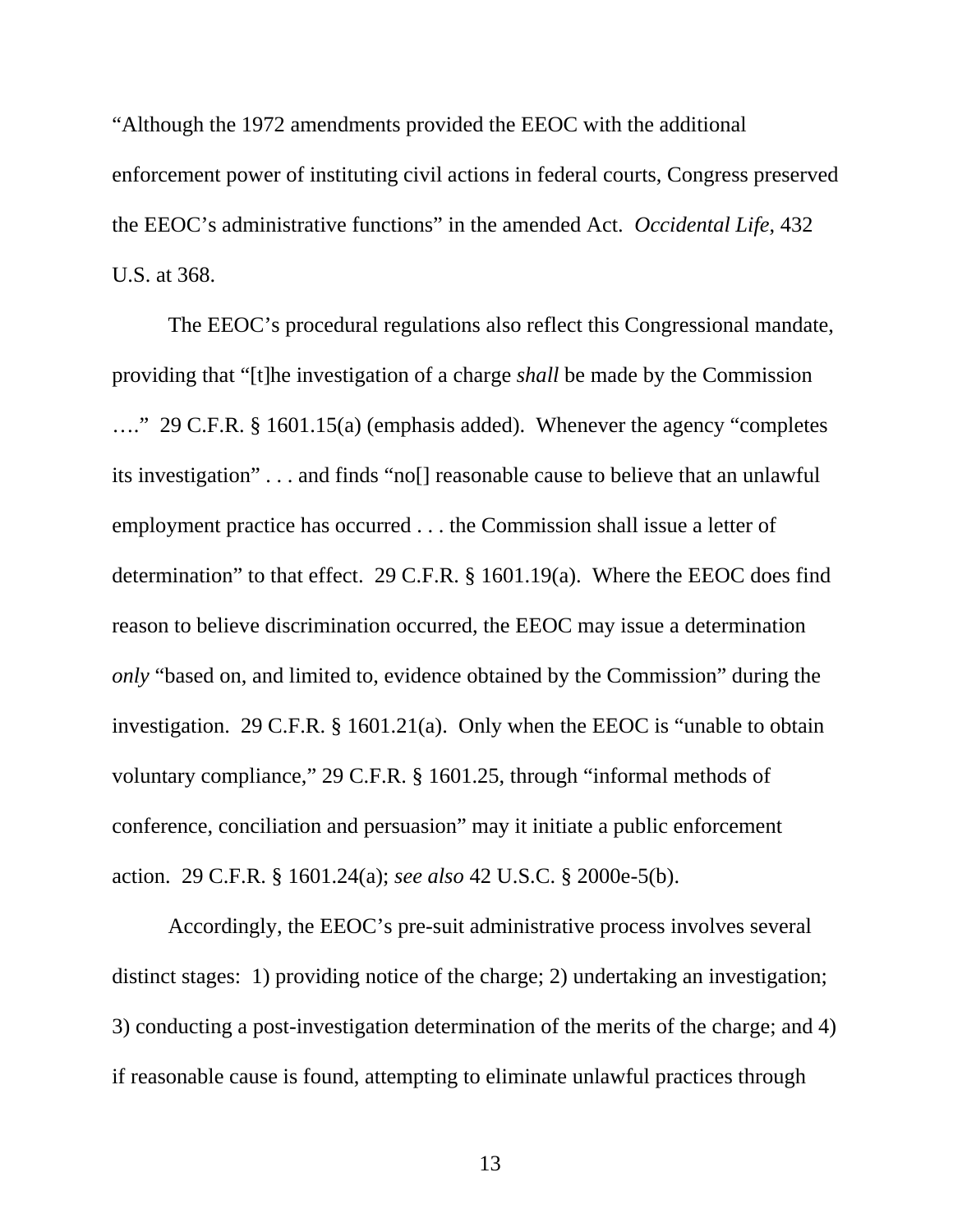conciliation. *Id.* "Each step in the process – investigation, determination, conciliation, and if necessary, suit – is intimately related to the others." *EEOC v. Allegheny Airlines*, 436 F. Supp. 1300, 1306 (W.D. Pa. 1977); *see also EEOC v. Bloomberg LP*, 967 F. Supp. 2d 802, 810 (S.D.N.Y. 2013); *EEOC v. Jillian's of Indianapolis, IN, Inc*., 279 F. Supp. 2d 974, 979 (S.D. Ind. 2003). Indeed, the "completion of the *full* administrative process is a prerequisite to the EEOC's power to bring suit in its own name." *EEOC v. Am. Nat'l Bank*, 652 F.2d 1176, 1186 (4th Cir. 1981) (emphasis added); *see also EEOC v. E.I. DuPont de Nemours & Co*., 373 F. Supp. 1321, 1333 (D. Del. 1974), *aff'd*, 516 F.2d 1297 (3d Cir. 1975).

## **B. The Scope Of An EEOC Lawsuit Cannot Exceed That Of The Underlying Administrative Investigation**

 Here, the EEOC brought an action against Sterling accusing it of engaging in a pattern or practice of unlawful discrimination in pay and promotions against women in retail sales positions nationwide. Despite the sweeping and very serious nature of that accusation, there is nothing in the investigative record to suggest that the claim was subject to any pre-suit investigation by the EEOC.

The EEOC "'can bring an enforcement action only with regard to unlawful conduct that was discovered and disclosed in the pre-litigation process.'" *EEOC v. Bass Pro Outdoor World, LLC*, 1 F. Supp. 3d 647, 671 (S.D. Tex. 2014) (quoting *EEOC v. Original Honeybaked Ham Co. of Georgia, Inc.*, 918 F. Supp. 2d 1171,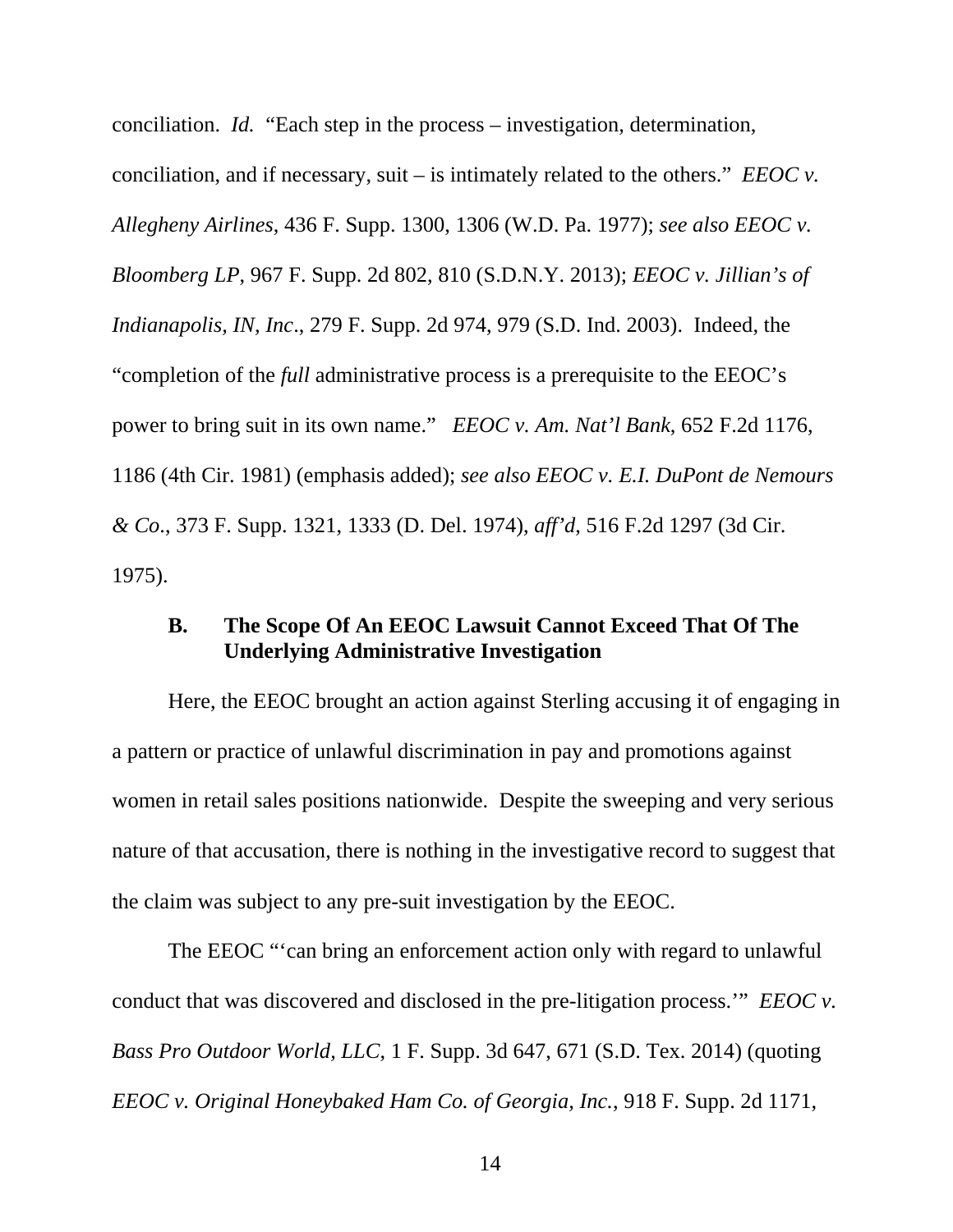1179 (D. Colo. 2013)). To permit otherwise "would do violence to the Supreme Court's, and Congress's, insistence that Title VII's overall enforcement structure should be a sequential series of steps beginning with the filing of a charge with the EEOC." *Id.* at 672 (citing *Occidental Life*, 432 U.S. at 372) (internal quotations omitted).

Judge Preska observed recently that the EEOC cannot conciliate "one set of issues and having failed, litigate a different set." *EEOC v. Bloomberg LP*, 751 F. Supp. 2d 628, 634 (S.D.N.Y. 2010) (quoting *EEOC v. Sears, Roebuck & Co.*, 650 F.2d 14, 19 (2d Cir. 1981)). The same reasoning applies to the EEOC's pre-suit investigative responsibilities: the agency is not permitted to investigate one set of allegations, then attempt to sue in federal court on an entirely different set of claims. Rather, "Congress requires that the EEOC engage in specific pre-litigation activities, including investigating the claim and attempting to 'eliminate any such alleged unlawful employment practice by informal methods of conference, conciliation, and persuasion.'" *EEOC v. Bloomberg, L.P.*, 967 F. Supp. 2d 802, 810 (S.D.N.Y. 2013) (quoting *EEOC v. Johnson & Higgins, Inc.,* 91 F.3d 1529, 1534–35 (2d Cir.1996)). Only thereafter may it "bring any claims reasonably related to the charge it investigated." *Id.* (citation omitted).

If the claims asserted in an EEOC lawsuit were not subject to investigation during the administrative charge stage, then the EEOC has not fulfilled its pre-suit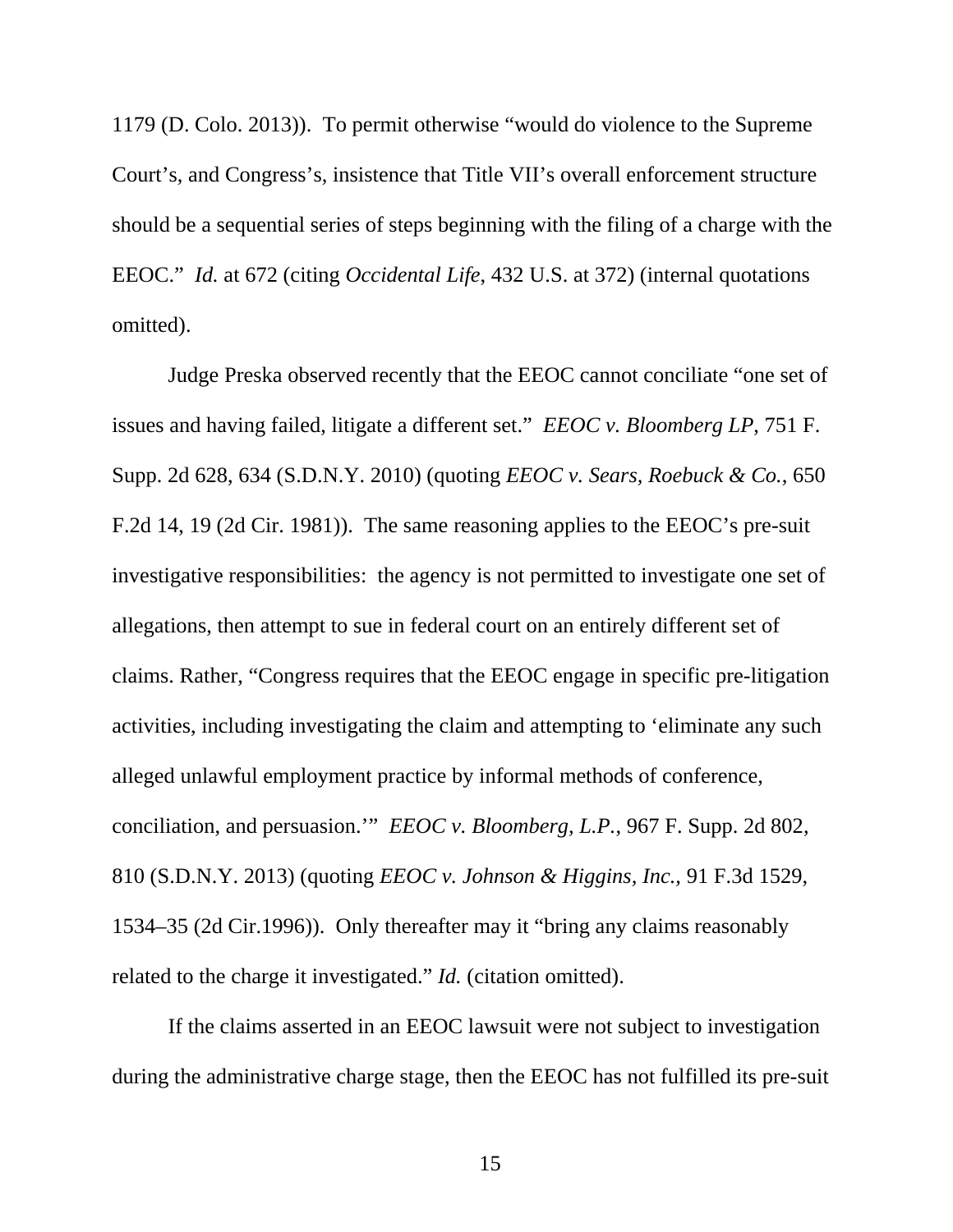administrative obligations. 42 U.S.C. § 2000e-5(b). Indeed, the EEOC has applied parallel principles in instructing its staff on proper charge investigation techniques, counseling specifically against collecting irrelevant information and data that does not resolve allegations raised in the charge. $^2$  Thus, as the magistrate judge below observed, whether and to what extent the EEOC may pursue a particular claim in court largely will depend on "'the relationship between the complaint and the scope of the investigation'" underlying it. *EEOC v. Sterling Jewelers, Inc.*, 3 F. Supp. 3d 57, 63 (W.D. N.Y. 2014) (quoting *Jillian's*, 279 F. Supp. 2d at 980); *see also EEOC v. CRST Van Expedited, Inc.*, 679 F.3d 657, 675 (8th Cir. 2012) ("The relatedness of the initial charge, the EEOC's investigation and conciliation efforts, and the allegations in the complaint is necessary to provide the defendant-employer adequate notice of the charges against it and a genuine opportunity to resolve all charges through conciliation") (citations omitted).

The EEOC generally is permitted to pursue in litigation any statutory violation growing out of facts uncovered during a "reasonable investigation" of an underlying charge. *EEOC v. Delight Wholesale Co.*, 973 F.2d 664, 668-69 (8th

<sup>&</sup>lt;sup>2</sup> The EEOC advises investigators, for example, to collect evidence that is "material" to the charge" and "relevant to the issue(s) raised in the charge," EEOC Compl. Man. § 602.4, explaining that evidence is *material* "when it relates to one or more of the issues raised by a charge . . . or by a respondent's answer to it." *Id*. at § 602.4(a). Similarly, evidence is *relevant* "if it tends to prove or disprove [a material] issue raised by a charge." *Id.* at § 602.4(b).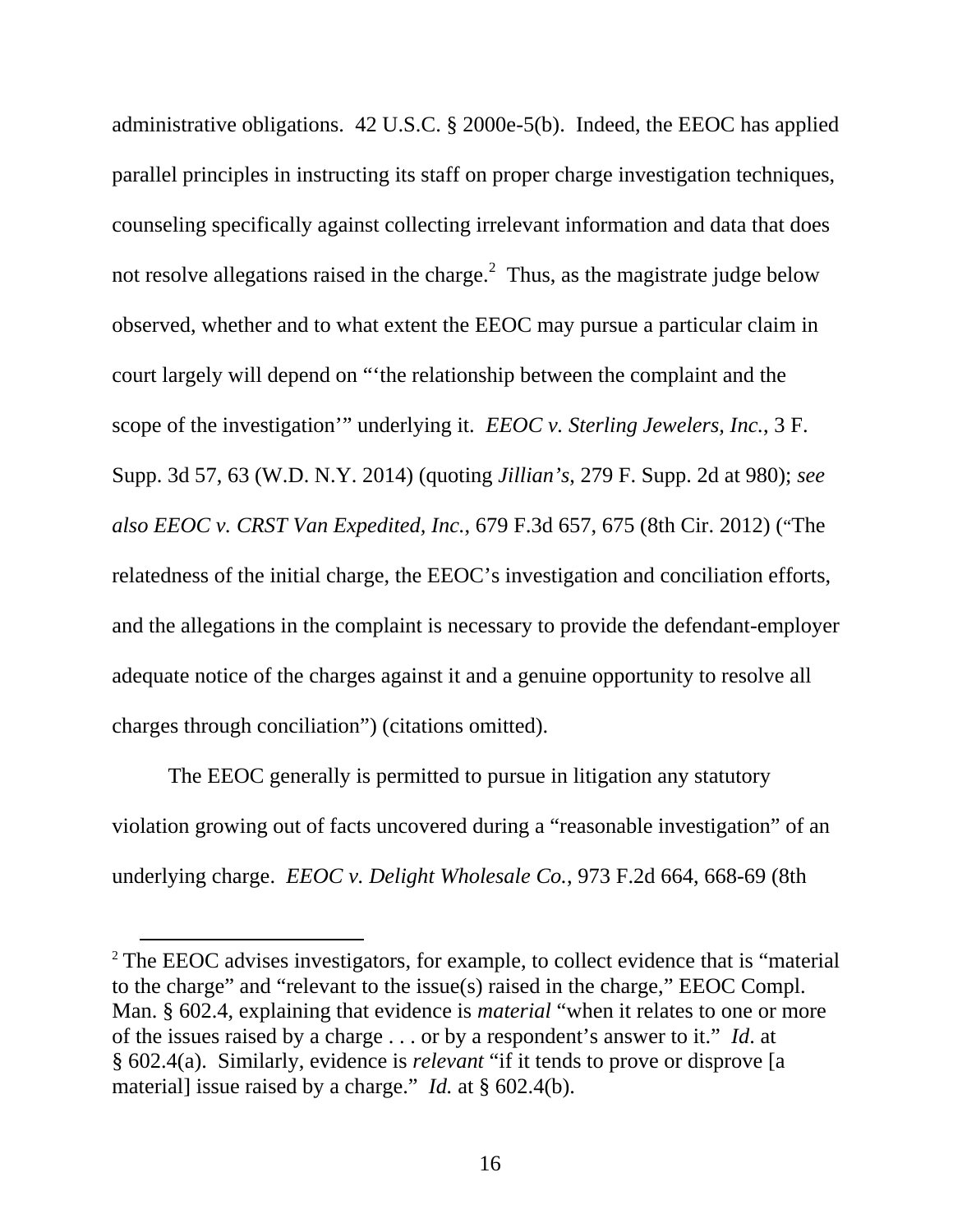Cir. 1992). The "reasonable investigation" rule does not allow the agency to altogether circumvent Title VII's "integrated, multi-step enforcement procedure," *Shell Oil*, 466 U.S. at 62, however, by including in a lawsuit matters that have never before been the subject of an investigation, reasonable cause determination, and conciliation. *EEOC v. Nat'l Cash Register Co.*, 405 F. Supp. 562, 567 (N.D. Ga. 1975). *See also EEOC v. Outback Steak House of Fla., Inc.*, 520 F. Supp. 2d 1250, 1264 (D. Colo. 2007); *EEOC v. Jillian's of Indianapolis, IN, Inc*., 279 F. Supp. 2d 974, 979-81 (S.D. Ind. 2003); *EEOC v. E. Hills Ford Sales, Inc*., 445 F. Supp. 985, 987-89 (W.D. Pa. 1978); *EEOC v. Target Corp*., 2007 WL 1461298, at \*3 (E.D. Wis. May 16, 2007) (unpublished).

Indeed, courts have made abundantly clear that an EEOC lawsuit must be "the product of the investigation that reasonably grew out of underlying charges," as distinguished from facts gathered for the first time in litigation. *Jillian's*, 279 F. Supp. 2d at 980; *see also Target Corp*., 2007 WL 1461298, at \*3. In short, the EEOC may not use discovery "as a fishing expedition" to uncover violations. *EEOC v. Harvey L. Walner Assocs.*, 91 F.3d 963, 971-72 (7th Cir. 1996).

Approximately 30% of all charges received by the EEOC each year contain an allegation of unlawful sex discrimination. Of those, only about 4.5% result in a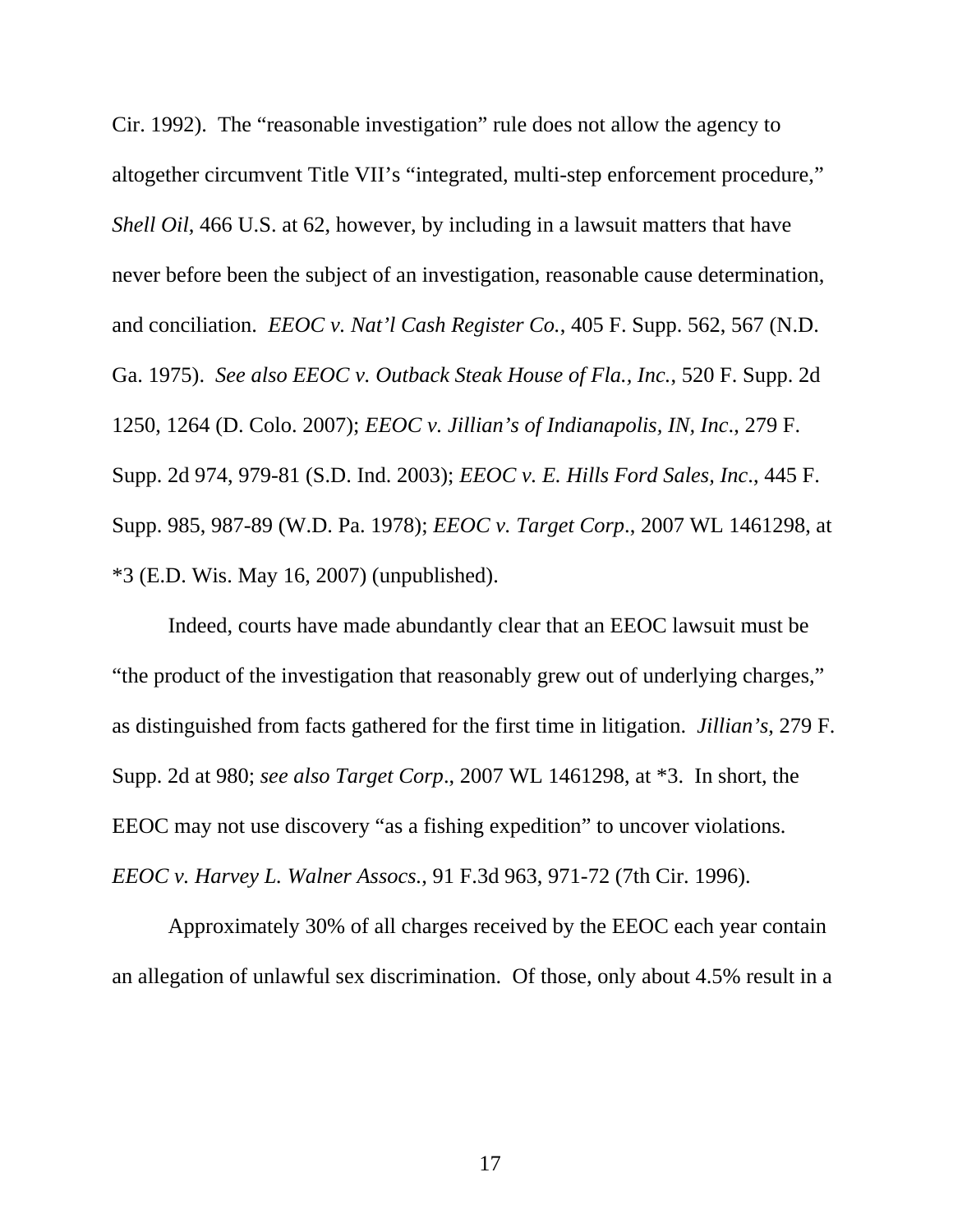finding of reasonable cause.<sup>3</sup> Thus, the mere fact that 19 women filed sex discrimination charges against Sterling in the 2005–2006 timeframe is not particularly remarkable in and of itself, given the size of Sterling's workforce. The number of charges claiming discrimination by Sterling might well be relevant to potential class-based claims if an investigation revealed that the women were treated less favorably, in similar ways and under like circumstances, than similarly situated men.

But those factual questions were not evaluated during the EEOC's purported charge investigation.<sup>4</sup> Thus, even assuming that any aspect of the EEOC's investigative activities did reveal disparate treatment discrimination against one or more of the charging parties because of sex, the question of whether that treatment was part of a nationwide pattern or practice of discrimination – the basis for the EEOC's lawsuit – was never raised or examined, much less resolved, by the EEOC at the pre-suit investigation stage.

 <sup>3</sup> *See* EEOC Enforcement and Litigation Statistics, Charge Statistics (FY 1997– 2013), *available at* http://www.eeoc.gov/eeoc/statistics/enforcement/charges.cfm (last visited Dec. 9, 2014).

 $4$  Indeed, the little that is known about the EEOC's handling of the case is that at least two of the charges – one filed prior to and the other after the matters were "consolidated" for handling by Ging – initially were dismissed on the merits for lack of reasonable cause. In both instances, it was not until outside counsel for the charging parties intervened that the EEOC reversed course and reinstated the charges. The fact that the EEOC's initial investigation of the would-be lead plaintiff's charge ended in a determination that further investigation was not likely to uncover a violation reinforces the lack of evidence of a local, regional, or national pattern or practice of sex discrimination by Sterling.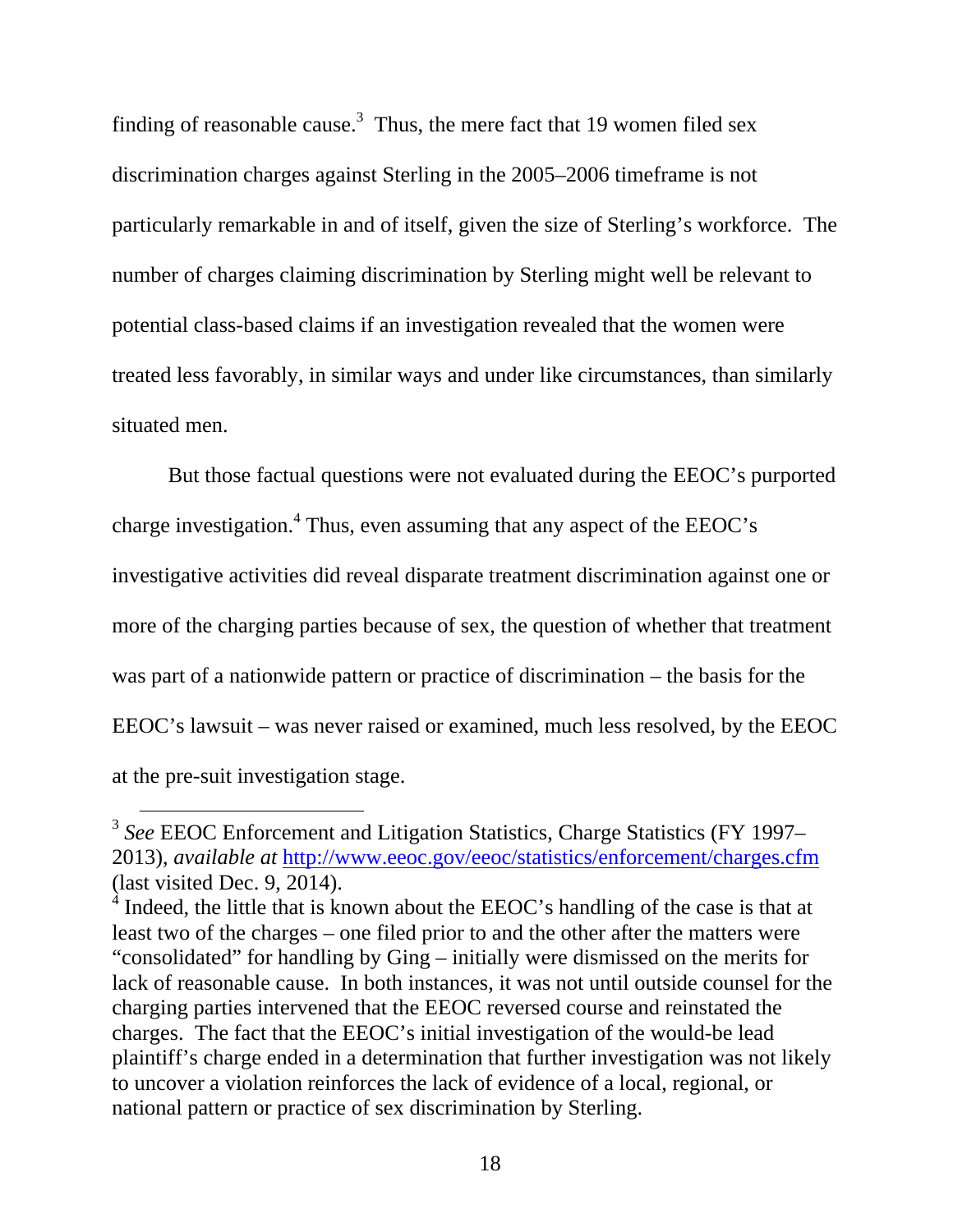Furthermore, evidence of disparate treatment discrimination (even of some kind of systemic disparate treatment discrimination) largely is irrelevant in and of itself in determining whether or not the accused employer has engaged in a *nationwide* pattern or practice of unlawful discrimination. "A pattern or practice claim is a particular vehicle to bring a Title VII case [which focuses on] allegations of widespread acts of intentional discrimination against individuals." *EEOC v. Bloomberg LP*, 778 F. Supp. 2d 458, 468 (S.D.N.Y. 2011) (citations omitted).

Proper pre-suit charge investigation is especially important in light of the EEOC's current, aggressive enforcement strategy that places particular emphasis on EEOC-initiated, class-based systemic and pattern-or-practice discrimination litigation.<sup>5</sup> To make out a threshold pattern-or-practice claim, the EEOC must show that alleged discrimination was the defendant's *modus operandi* – *e.g.,* a "standard operating procedure" followed by the employer, as opposed to isolated violations. *Int'l Bhd. of Teamsters v. United States*, 431 U.S. 324, 336 (1977) (footnote omitted). This may be done, in part, through the use of statistics showing a statistically significant workforce gender imbalance.

 $5$  The EEOC's Strategic Enforcement Plan (SEP) for Fiscal Years  $2013 - 2016$ identifies six national enforcement priorities, including "enforcing equal pay laws" by "target[ing] compensation systems and practices that discriminate based on gender." Of particular interest to the EEOC are "issues that will have broad impact because of the number of individuals, employers or employment practices affected." EEOC, Strategic Enforcement Plan FY 2013-2016, *available at* http://www.eeoc.gov/eeoc/plan/sep.cfm.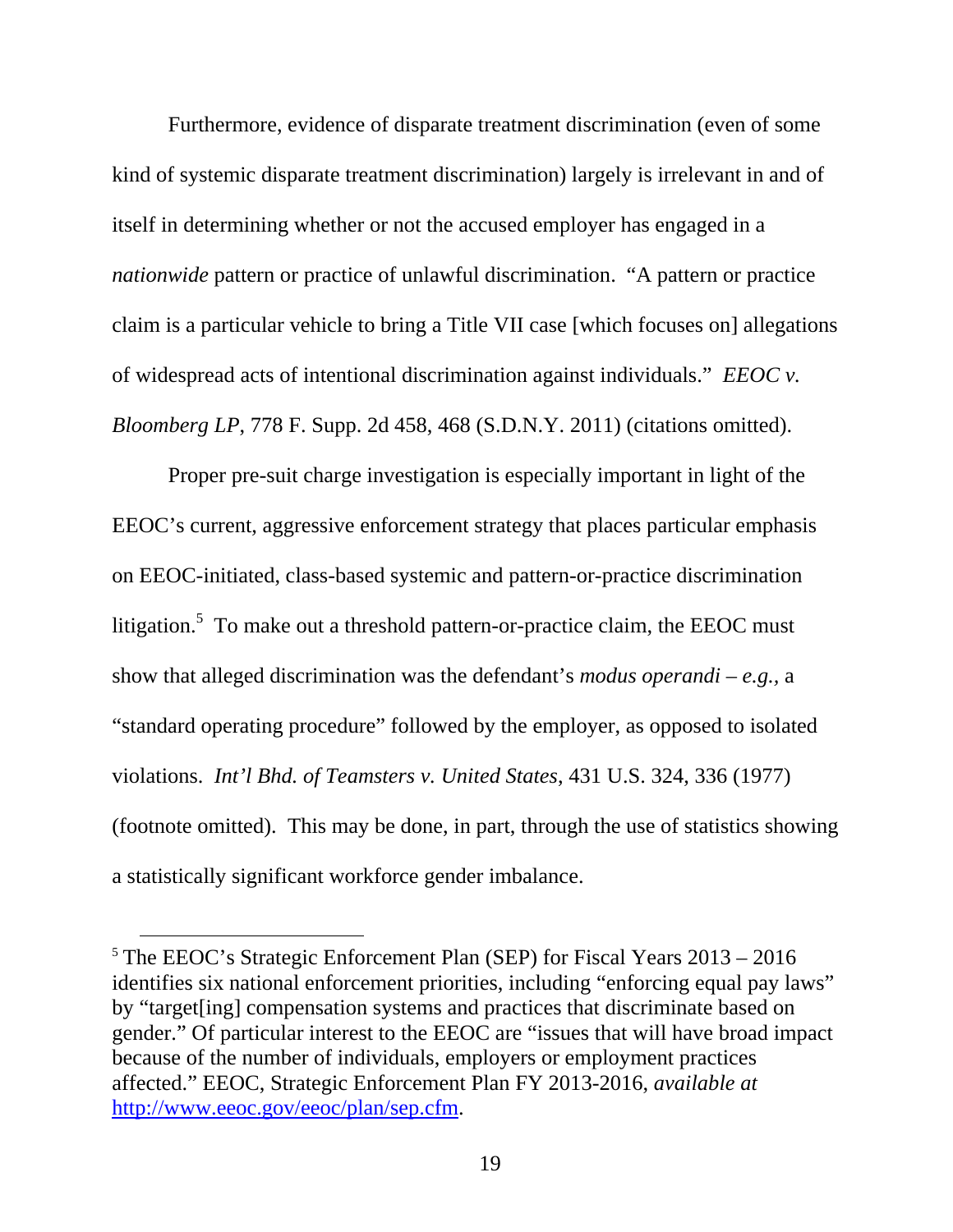In the discrimination charge context, for instance, a charging party might claim that the employer has engaged in a pattern or practice of unlawful discrimination through the application of hiring practices that discriminate on the basis of race. In support, he or she might offer statistics showing that since the particular policy has been in place, the employer has hired only one African-American to fill 1,000 available positions companywide. The employer might respond with a direct attack on the charging party's statistics, arguing for example that they are rife with mathematical errors or other significant mistakes.

During its investigation of the charge, the EEOC would be expected to, at a minimum, conduct an analysis of the data and the parties' respective views on it, and perform its own statistical analyses to identify strengths and weaknesses in each side's position. The agency did nothing of the sort here. It did not seek out evidence of statistical disparities, let alone statistically significant disparities, or even follow up on its request for limited personnel storage information from Sterling.

When presented with an analysis performed by an expert retained by the charging parties for settlement negotiations, the EEOC did not analyze the report or test its validity by performing any independent analysis of the data. This is significant, because such an independent review could have determined whether the charging parties' analysis: (1) was based upon inadequate, incomplete, or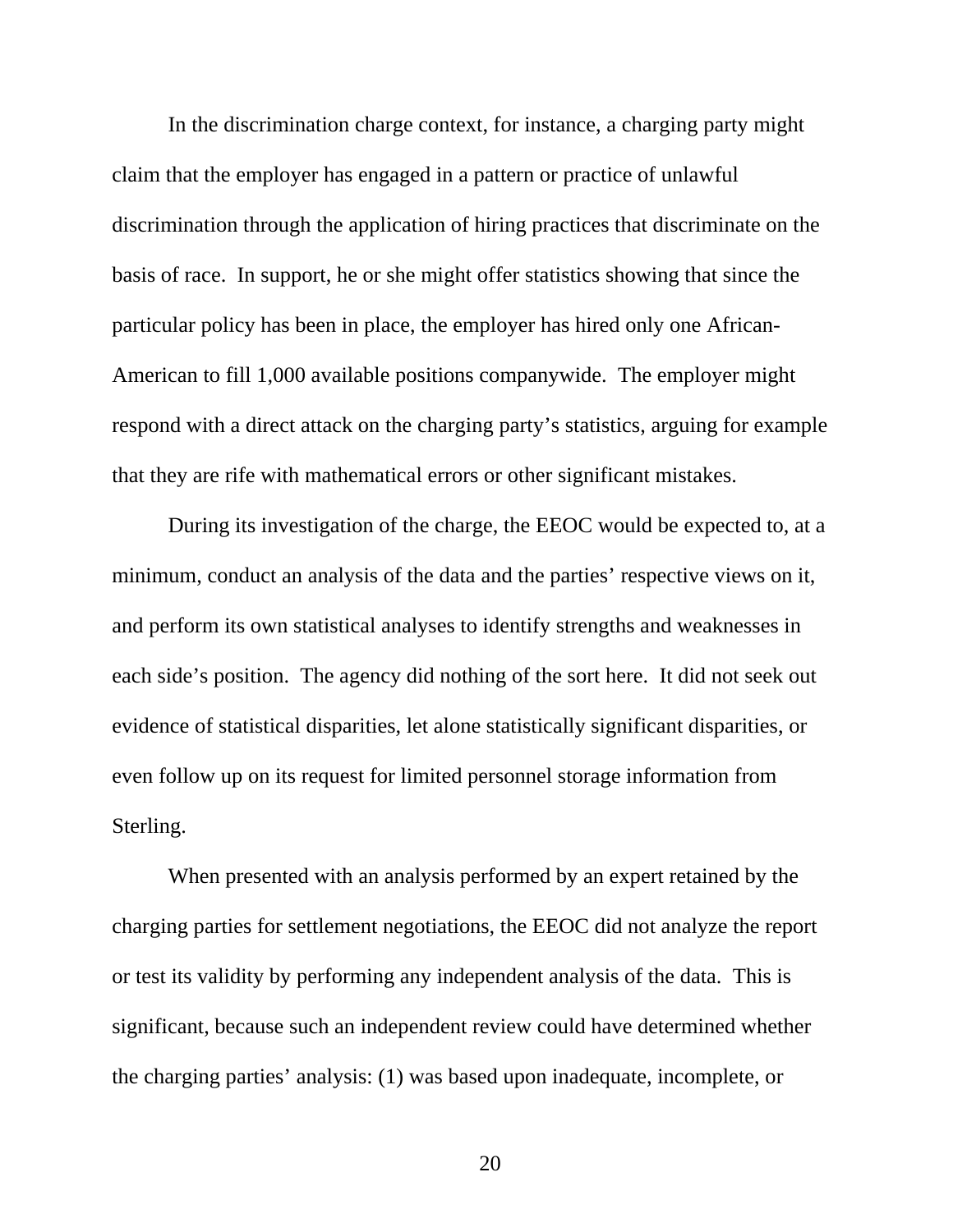otherwise flawed data; (2) failed to consider the appropriate variables; or (3) utilized inappropriate statistical techniques. The question of statistical evidence of discrimination apparently did not resurface again until the EEOC issued its Letter of Determination, which inaccurately claimed that the "statistical evidence" was gathered by the EEOC as a result of an analysis of data submitted to it by Sterling.

The lack of effort or interest on the EEOC's part in actually investigating a suspected pattern or practice of discrimination could not be further from Title VII's mandate that the agency must conduct an investigation, make findings, and attempt meaningful conciliation prior to suing in federal court. As Sterling points out, "If dismissal is not affirmed on this extraordinarily egregious record, the EEOC will have no incentive ever to perform its statutory duties in good faith, thus undermining the carefully calibrated statutory scheme Congress created when it enacted Title VII." Brief of Defendant-Appellee at 63.

# **II. PERMITTING THE EEOC TO BRING CLAIMS IN COURT THAT WERE NOT SUBJECT TO AN ADMINISTRATIVE CHARGE INVESTIGATION WOULD UNDERMINE THE PURPOSES AND GOALS UNDERLYING TITLE VII, INCLUDING THE EFFICIENT AND EXPEDITIOUS RESOLUTION OF DISCRIMINATION CLAIMS, ULTIMATELY HARMING ALL EMPLOYERS**

Indeed, allowing the EEOC to sue for, and potentially recover, substantial damages for claims not subject to an administrative charge investigation would seriously undermine Title VII's strong federal policy favoring informal and voluntary resolution of discrimination claims. It also would arm the agency with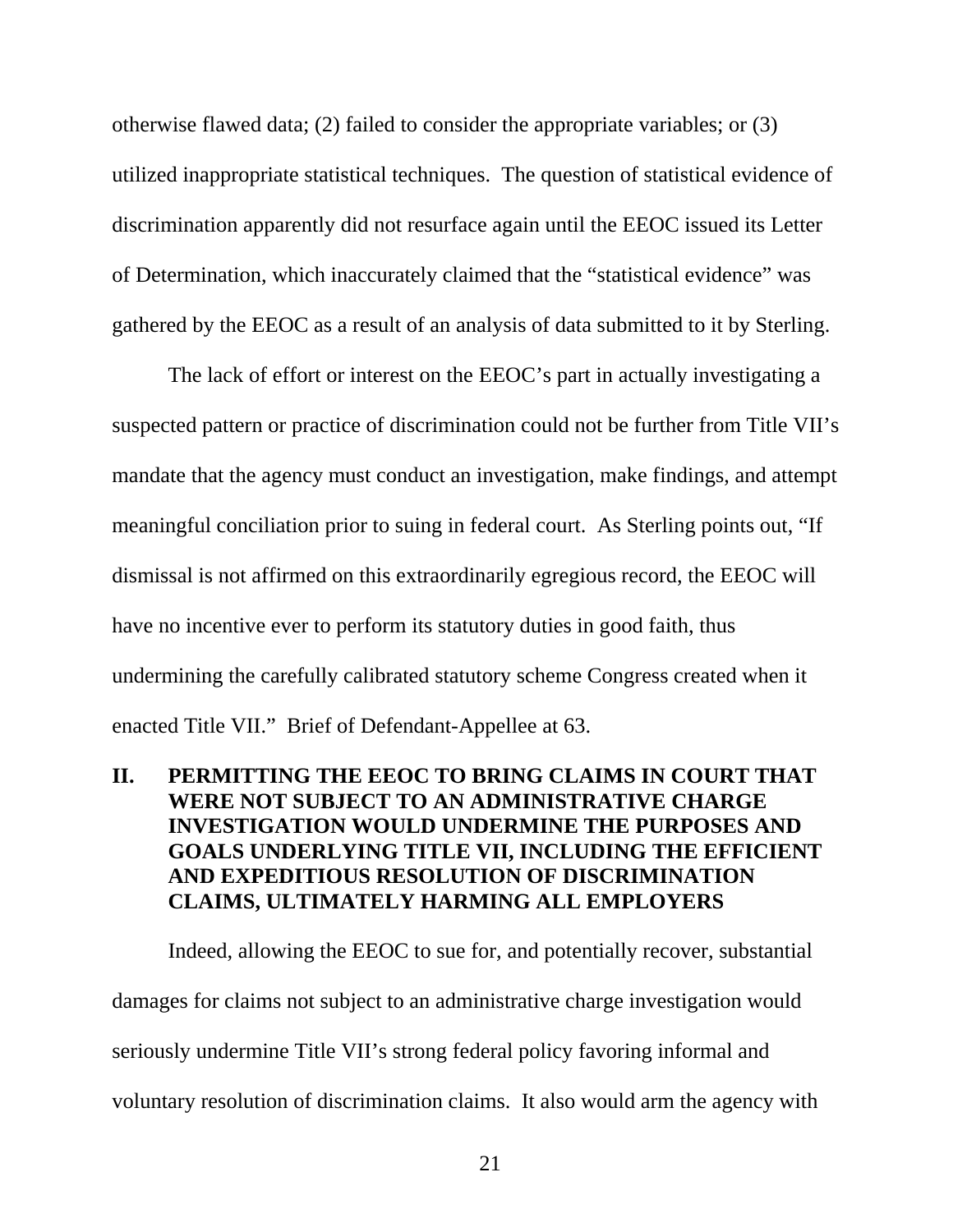yet another powerful weapon for forcing employers to settle even questionable claims so as to avoid the risk of having to defend a costly and lengthy lawsuit, and incur the attendant reputational damage, where the size of the purported class, and thus the cost of defense, is inflated artificially, unreasonably, and without basis.

# **A. Proper Charge Investigation Facilitates Meaningful Conciliation Efforts**

 In addition to requiring the prompt service and investigation of every charge filed with it, Title VII imposes an affirmative duty on the EEOC to attempt conciliation of every meritorious charge prior to filing suit in federal court.

Specifically:

If the Commission determines after such investigation that there is not reasonable cause to believe that the charge is true, it shall dismiss the charge .... If the Commission determines after such investigation that there is reasonable cause to believe that the charge is true, the Commission *shall endeavor to eliminate such alleged unlawful employment practice by informal methods of conference, conciliation, and persuasion*.

42 U.S.C. § 2000e-5(b) (emphasis added). Conciliation thus plays a critical role in effectuating the policies underlying Title VII. Indeed, "Title VII places primary emphasis on conciliation to resolve disputes." *EEOC v. Zia Co.*, 582 F.2d 527, 529 (10th Cir. 1978).

Effective conciliation depends greatly on the competent investigation and

resolution of all issues reasonably related to the underlying charge allegations.

When the EEOC complies with its pre-suit investigation obligations, all parties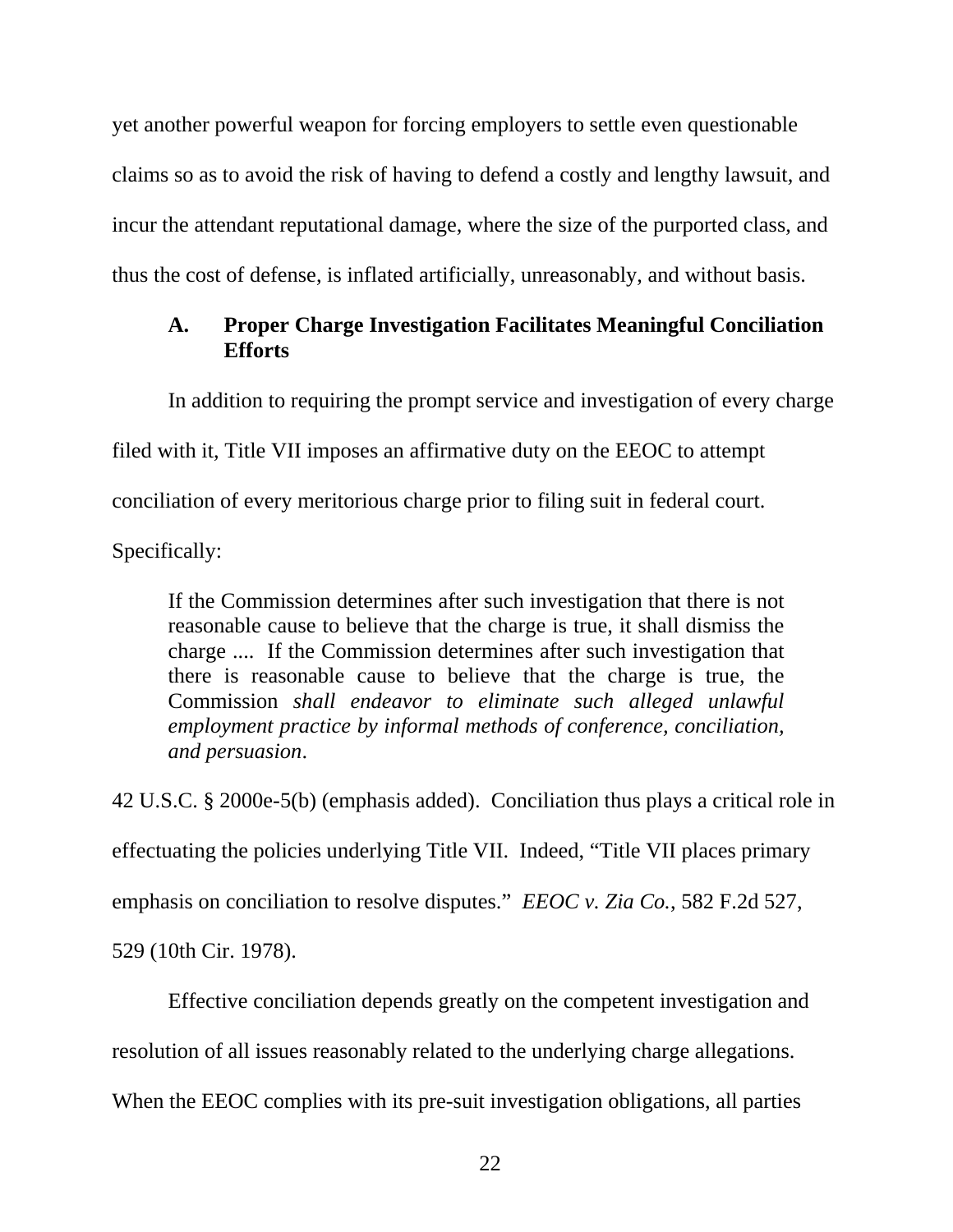stand to benefit, as fulsome information regarding the basis for a reasonable cause determination is necessary for the parties to make an informed and intelligent decision about whether to settle a claim or proceed to litigation. Where, as here, the EEOC fails to investigate allegations that eventually become the basis for a reasonable cause determination, it is unable to engage in meaningful conciliation, as the law requires. *See EEOC v. CRST Van Expedited, Inc.*, 2009 WL 2524402, at \*18 (N.D. Iowa Aug. 13, 2009), *aff'd*, 679 F.3d 657, 671-75 (8th Cir. 2012); *see also EEOC v. Bloomberg L.P.*, 967 F. Supp. 2d 802, 816 (S.D.N.Y. 2013) (dismissal of EEOC lawsuit necessary so as not to "sanction[] a course of action that promotes litigation in contravention of Title VII's emphasis on voluntary proceedings and informal conciliation"); *EEOC v. Asplundh Tree Expert Co.,* 340 F.3d 1256, 1261 (11th Cir. 2003) ("In its haste to file the instant lawsuit, with lurid, perhaps newsworthy, allegations, the EEOC failed to fulfill its statutory duty to act in good faith to achieve conciliation, effect voluntary compliance, and to reserve judicial action as a last resort") (footnote omitted).

As evidenced by its conduct in this case, the EEOC "views [its] power of suit and its administrative process as unrelated activities, rather than as sequential steps in a unified scheme for securing compliance with Title VII." *EEOC v. E.I. DuPont de Nemours & Co*., 373 F. Supp. 1321, 1333 (D. Del. 1974), *aff'd*, 516 F.2d 1297 (3d Cir. 1975). However, "if conciliation is to work properly, charges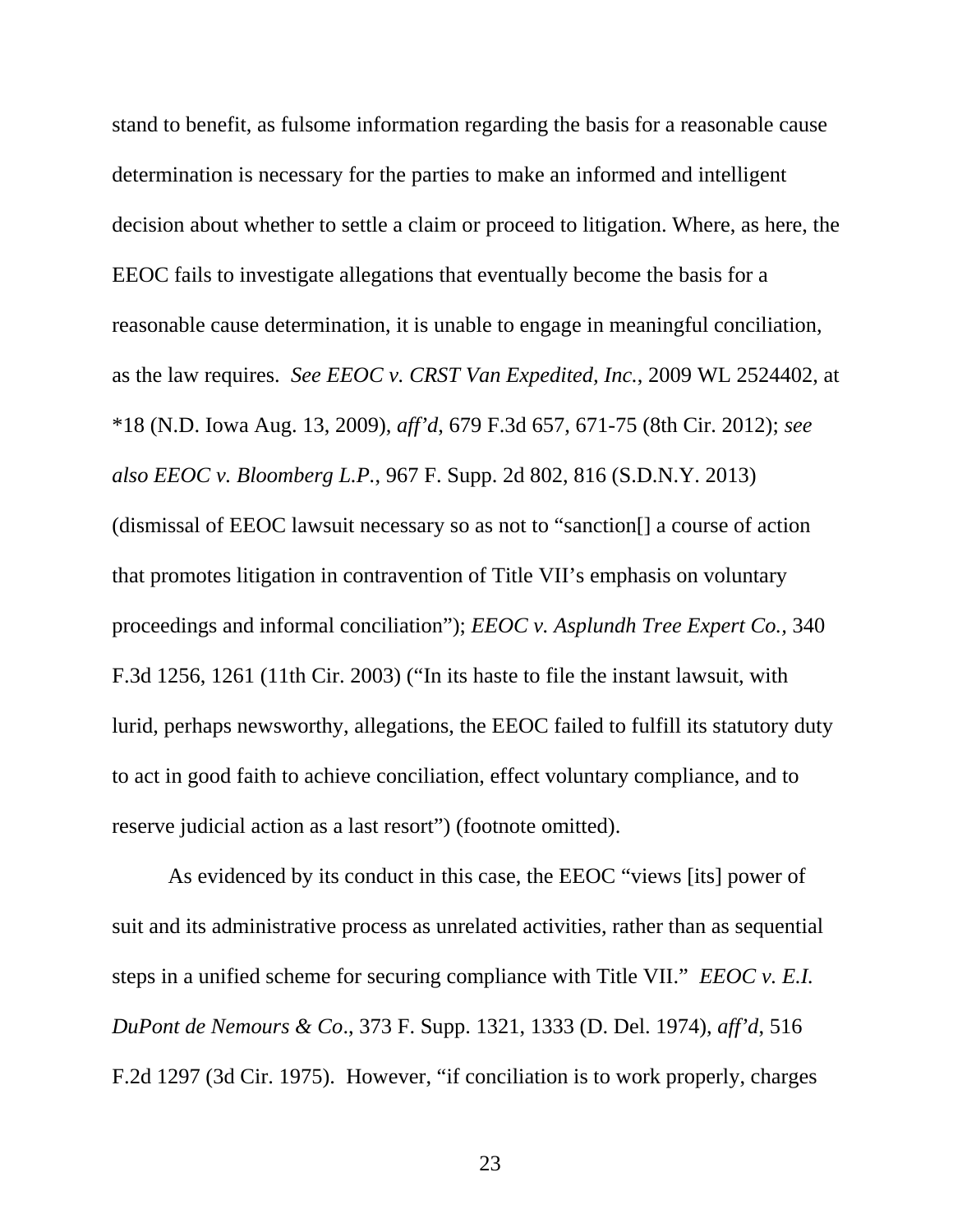of discrimination must be fully investigated ...." *EEOC v. Bailey Co.*, 563 F.2d

439, 449 (6th Cir. 1977). Indeed:

"[T]he quality of the investigation has a bearing, not only on the scope of the determination, but also on the sufficiency of the Commission's attempt to conciliate specific issues. The investigation and determination are supposed to provide a framework for conciliation. Conciliation is the culmination of the mandatory administrative procedures, whose purpose is to achieve voluntary compliance with the law. *Each step in the process – investigation, determination, conciliation, and if necessary, suit – is intimately related to the others*."

*EEOC v. Allegheny Airlines*, 436 F. Supp. 1300, 1305-06 (W.D. Pa. 1977)

(emphasis added). Permitting the EEOC to ignore this statutory framework in this

case will only encourage similar conduct by the agency in other cases.

# **B. The EEOC's Failure To Discharge Its Pre-Suit Investigation Duties Is Especially Improper, Given The Vast Array Of Statutory Investigative Tools At Its Disposal**

The EEOC's investigatory authority under Title VII is broad and includes the ability to access and copy evidence "relevant to the charge under investigation," 42 U.S.C. § 2000e-8(a), and to compel the production of such evidence, including witness testimony, through the issuance of administrative subpoenas. 42 U.S.C. § 2000e-9; *see also Shell Oil*, 466 U.S. at 63-64. In addition, it can (and frequently does) perform investigations "on-site" at the employer's facility and hold "fact-finding conferences" at its own offices to facilitate the gathering of testimony and other evidence. EEOC Compl. Man.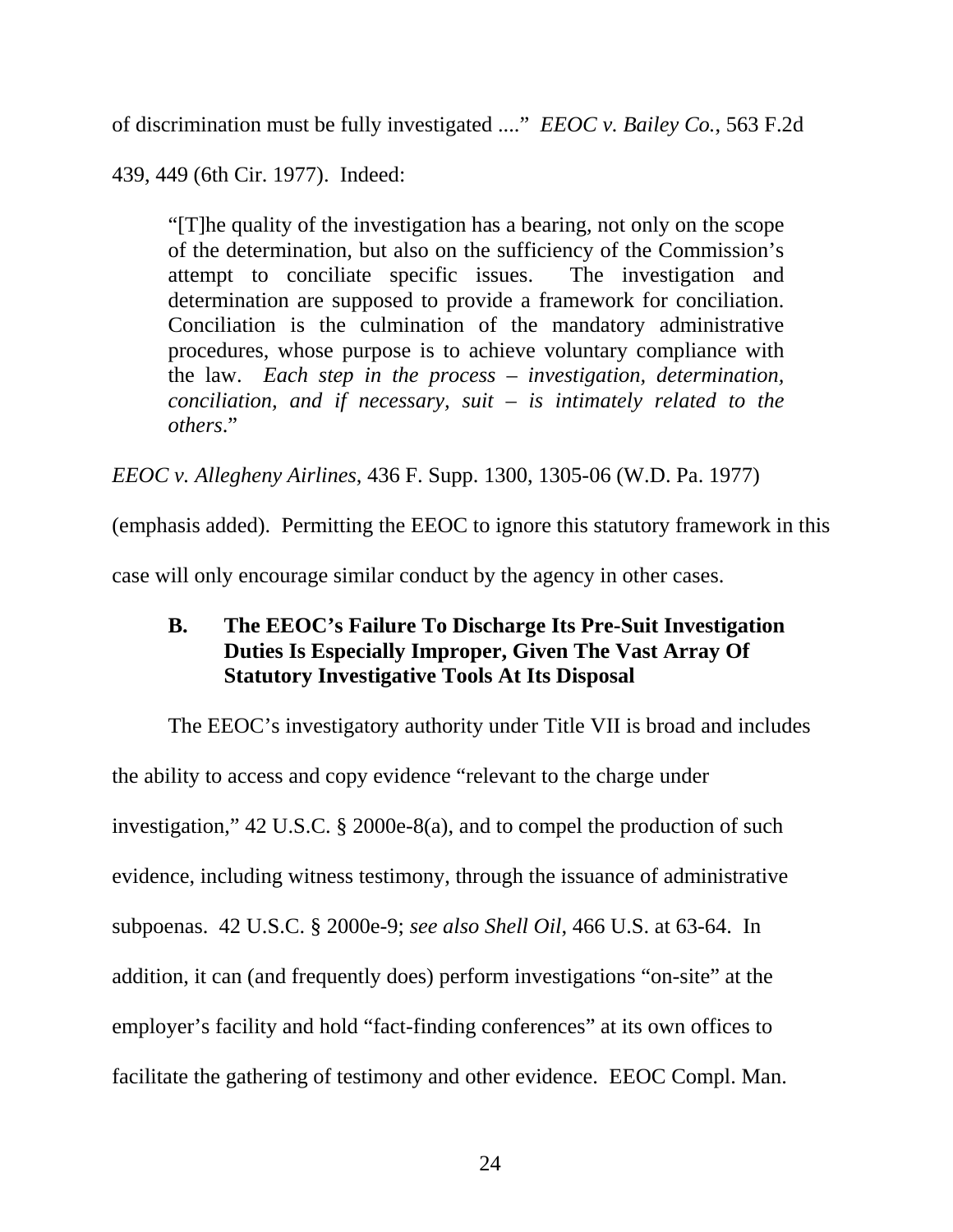§ 25.1, *On Site Investigation: General*; 29 C.F.R. § 1601.15(c).

 The EEOC has acknowledged that its investigative file in this matter contains little information at all, much less any concrete data evidencing a patternor-practice charge investigation. Although it claims to have asked Sterling early on to "identify any computerized or machine-readable files" where data on personnel activities was stored, (Corrected) Brief of the Equal Employment Opportunity Commission as Appellant at 10, the EEOC concedes that it did not subpoena any of that information – notwithstanding the wide range of tools at its disposal *specifically* for the purpose of properly investigating discrimination charges.

Unlike private litigants, the EEOC is statutorily required to carefully evaluate the merits of every case *before* undertaking costly and resource-intensive litigation. As the Supreme Court explained in *Occidental Life Insurance Co. v. EEOC*:

[T]he EEOC does not function simply as a vehicle for conducting litigation on behalf of private parties; it is a federal administrative agency charged with the responsibility of investigating claims of employment discrimination and settling disputes, if possible, in an informal, noncoercive fashion. *Unlike the typical litigant[,] . . . the EEOC is required by law to refrain from commencing a civil action until it has discharged its administrative duties*.

432 U.S. at 368 (emphasis added).

The EEOC's rush to litigate claims that it *never* examined at the charge

investigation stage confirms *amici's* growing concern that the agency effectively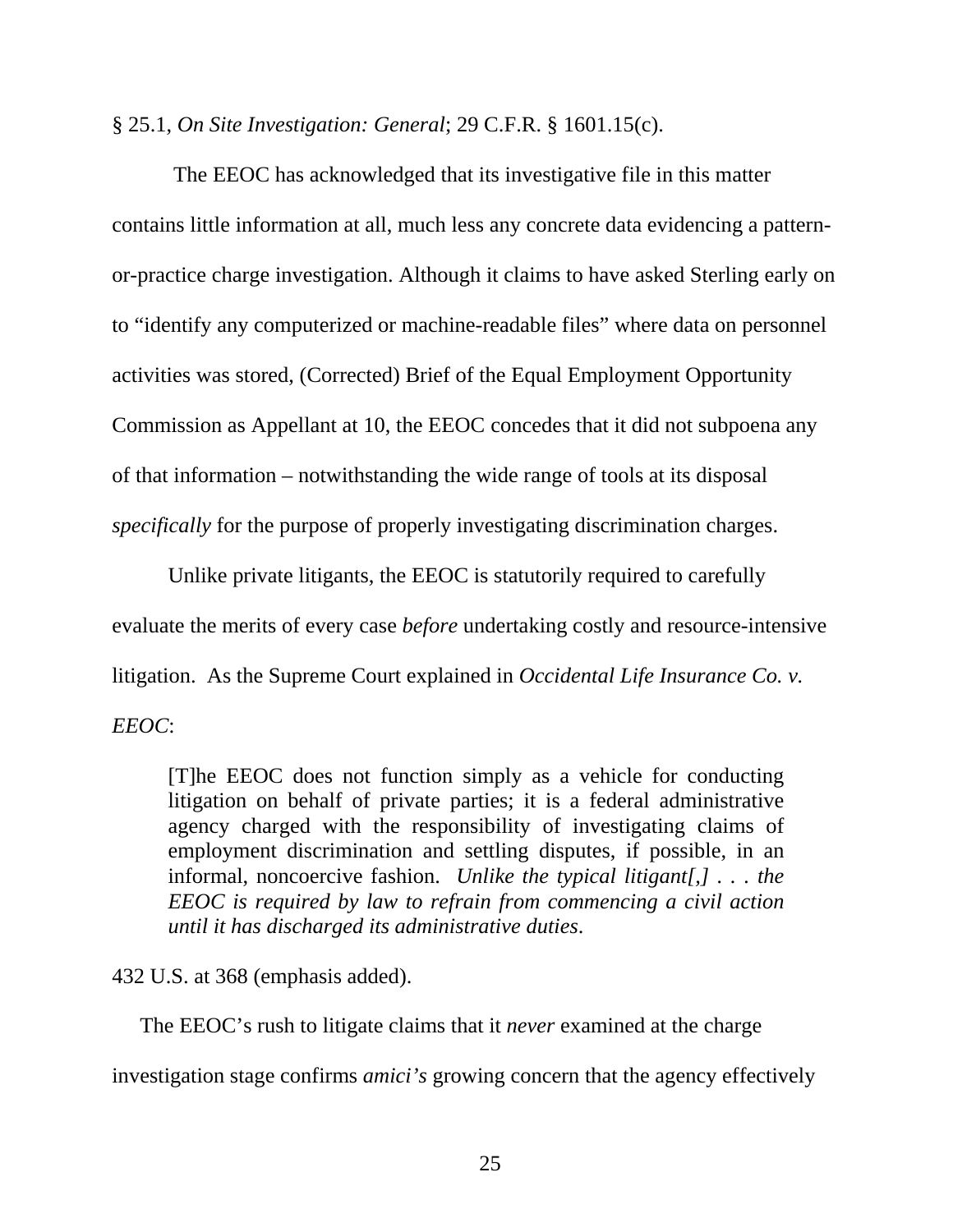has abandoned its commitment to pursue meaningful administrative charge resolution, choosing instead the more expedient, high-profile litigation route. Indeed, *amici* are extremely troubled by the EEOC's recent efforts to expand its own authority under Title VII, while at the same time working to sharply curtail the role of the courts in policing its enforcement activities. *See, e.g., EEOC v. Mach Mining, LLC*, 738 F.3d 171 (7th Cir. 2013) (where the EEOC argued, and the court held, that its pre-suit conciliation efforts are immune to judicial review), *cert granted*, 134 S. Ct. 2872 (U.S. June 30, 2014) (No. 13-1019); *EEOC v. Propak Logistics, Inc.*, 746 F.3d 145, 150 (4th Cir. 2014) (where the EEOC argued, unsuccessfully, that the doctrine of laches can never be applied when the government is the plaintiff).

## **C. EEOC Litigation Abuses Confirm The Need For Careful Review Of Its Compliance With All Pre-Suit Administrative Requirements**

As noted, the EEOC has been engaged in an increasingly aggressive, systemic enforcement strategy, which actively promotes the use of federal court litigation as a purported "deterrent" to discriminatory employment practices. In its Strategic Enforcement Plan (SEP) for Fiscal Years 2013-2016, for instance, the EEOC has committed to progressively increasing the percentage of systemic cases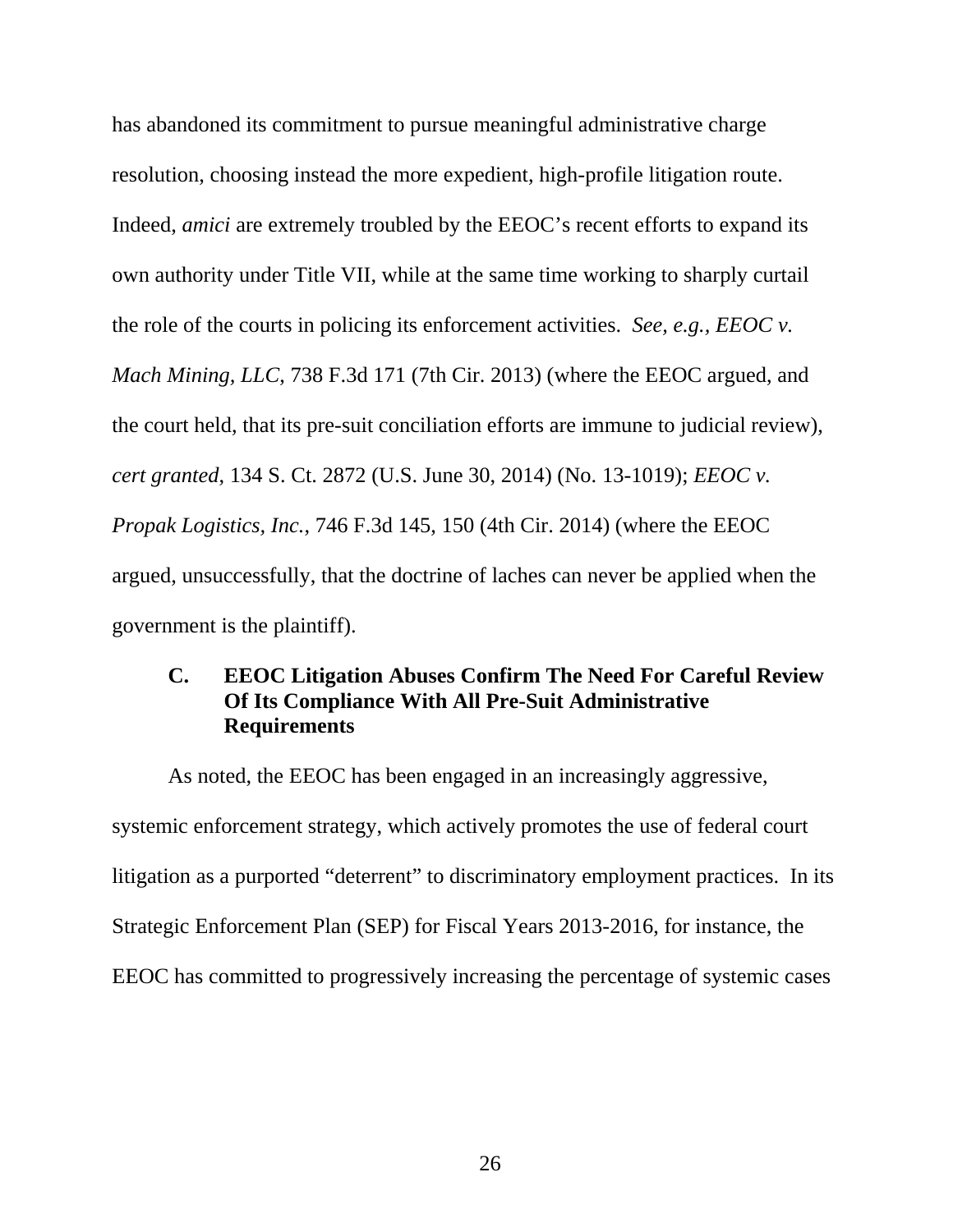on its active litigation docket each fiscal year. $6\,$  In furtherance of that objective, the agency has established a specific, numerical target that it expects its enforcement staff to meet, largely ignoring objections from the business community that such an approach would encourage hasty, insufficient systemic charge investigations and detract from meaningful, pre-suit settlement efforts.<sup>7</sup>

Although one might reasonably expect the EEOC, as part of its systemic litigation initiative, to develop strategic objectives aimed at ensuring that every investigation of an administrative charge in which systemic or pattern-or-practice discrimination is alleged is carefully investigated, the SEP does not identify "proper systemic charge investigation" as a short – or long – term goal. While the SEP does speak of developing a "Quality Control Plan" to improve charge investigations and conciliations generally, the Commissioners have yet to approve such a plan, much less implement any meaningful investigative quality assurance mechanisms, systemic or otherwise.

 6 EEOC, Strategic Enforcement Plan FY 2013-2016, *available at* http://www.eeoc.gov/eeoc/plan/sep.cfm (last visited Dec. 9, 2014).

<sup>7</sup> The agency has exceeded the SEP active systemic litigation targets in the last two fiscal years. *See* EEOC, Fiscal Year 2013 Performance and Accountability Report (Systemic Cases – Performance Measure 4), *available at* http://www.eeoc.gov/eeoc/plan/2013par.cfm (last visited Dec. 9, 2014) and EEOC, Fiscal Year 2014 Performance and Accountability Report (Systemic Cases – Performance Measure 4), *available at* http://www.eeoc.gov/eeoc/plan/upload/2014par.pdf (last visited Dec. 9, 2014).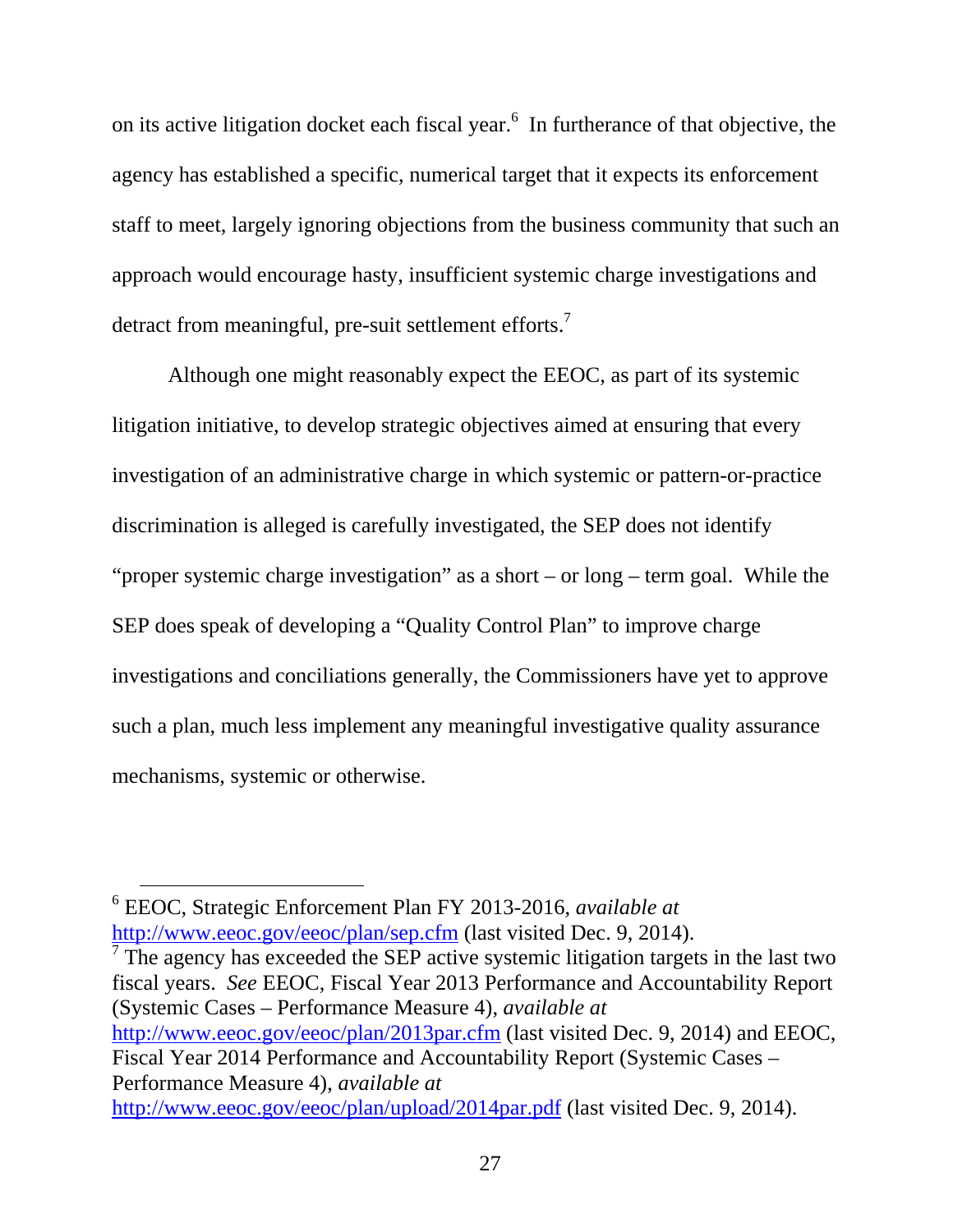The lack of commitment on the part of EEOC officials to publish concrete quality assurance guidelines, juxtaposed with the agency's highly-publicized systemic litigation enforcement priorities, leaves employers increasingly skeptical of the agency's insistence that it did not shirk its presuit administrative obligations in this matter, and that it does not do so as a matter of course. Indeed, the agency's contentions are belied by a growing body of rulings in which the courts have taken it to task specifically for its failure to, among other things, investigate properly prior to suit. *See, e.g., CRST Van Expedited, Inc.*, 2009 WL 2524402, at \*18, *aff'd*, 679 F.3d 657, 671-75 (8th Cir. 2012); *Bloomberg,* 967 F. Supp. 2d at 810.<sup>8</sup>

Even Congress has taken note of the EEOC's recent, misguided enforcement tactics. Just a few weeks ago, the incoming leadership of the U.S. Senate Health, Education, Labor and Pensions (HELP) Committee issued a Report accusing the agency of pursuing cases under untenable legal theories, refusing to conciliate, and otherwise "demonstrating poor judgment and using questionable tactics in pursuit of cases that are not fulfilling the EEOC's objective of protecting employees from workplace discrimination."<sup>9</sup>

<sup>&</sup>lt;sup>8</sup> Federal courts also have been very critical of the EEOC's increasing failure to properly conciliate discrimination charges prior to suit, yet those cases have only served to encourage the EEOC to argue that its pre-suit administrative activities are beyond judicial review. *See EEOC v. Mach Mining, LLC*, 738 F.3d 171 (7th Cir. 2013), *cert. granted*, 134 S. Ct. 2872 (U.S. June 30, 2014) (No. 13-1019). 9 U.S. S. Comm. on Health, Educ., Lab. & Pensions, Minority Staff Rpt., *EEOC: An Agency on the Wrong Track? Litigation Failures, Misfocused Priorities, and*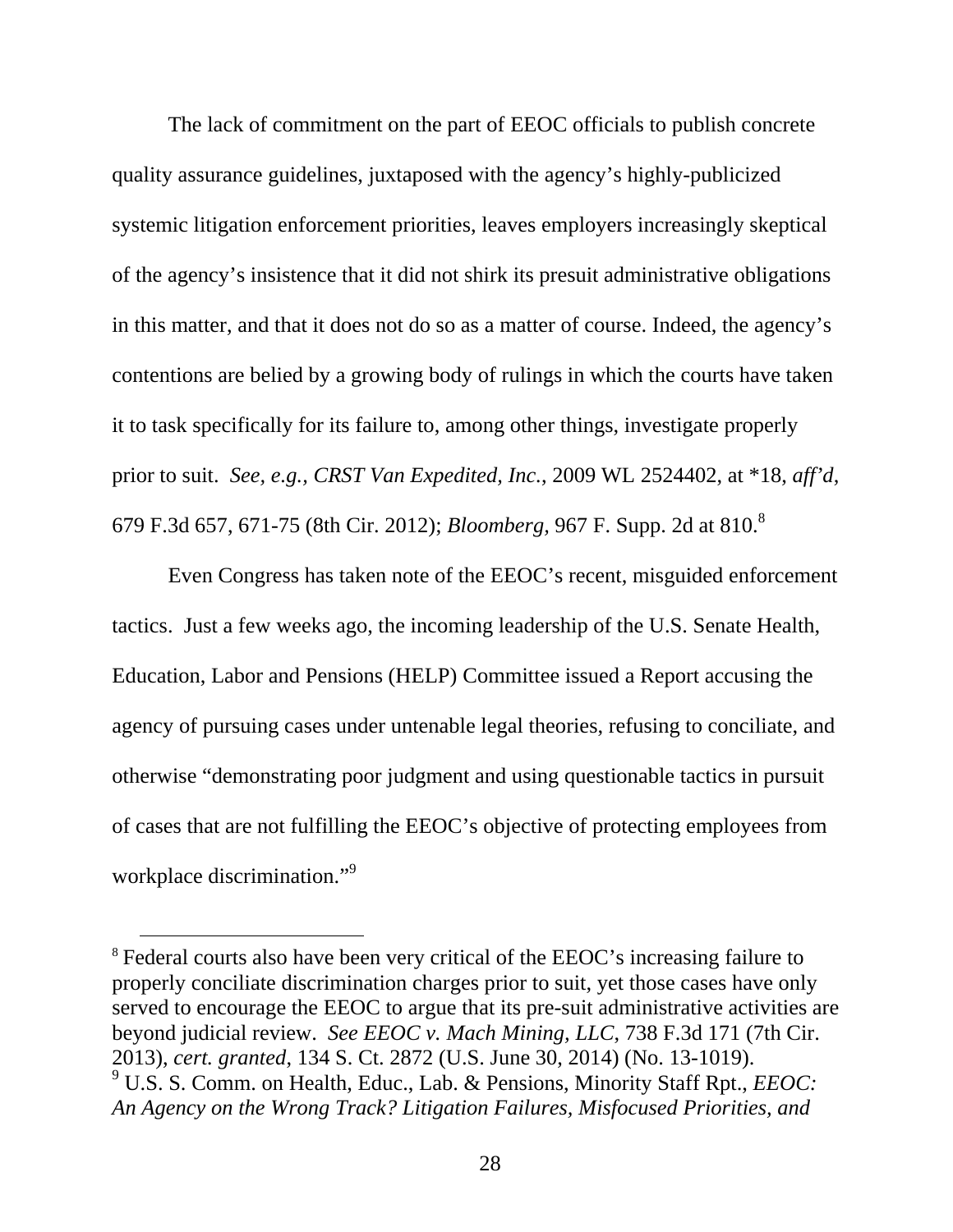Permitting the EEOC to bypass its obligation to investigate the claims upon which it brings suit would further encourage it to employ questionable tactics seemingly designed primarily to force employers into untenable settlement positions under constant threat of agency litigation. The EEOC's failure to comply in every instance with its statutory duty to investigate prior to suit is particularly problematic where, as here, a handful of individual charges are transformed by the EEOC into a nationwide pattern-or-practice lawsuit without any nationwide discrimination investigation.

The EEOC's failure to investigate, or as in this case conduct any pre-suit, national investigation, deprives charging parties and respondents of a meaningful opportunity to resolve meritorious claims informally, without resort to litigation. It also represents an inexcusable dereliction of the EEOC's statutory responsibilities under Title VII. To the extent that the agency seeks to bring an action in federal court based on claims that were not subjected to pre-suit investigation, the appropriate remedy therefore is dismissal with prejudice.

*Lack of Transparency Raise Concerns about Important Anti-Discrimination Agency* (Nov. 24, 2014), *available at* http://www.help.senate.gov/imo/media/FINAL\_EEOC\_Report\_with\_Appendix.pd f (last visited Dec. 9, 2014).

 $\overline{a}$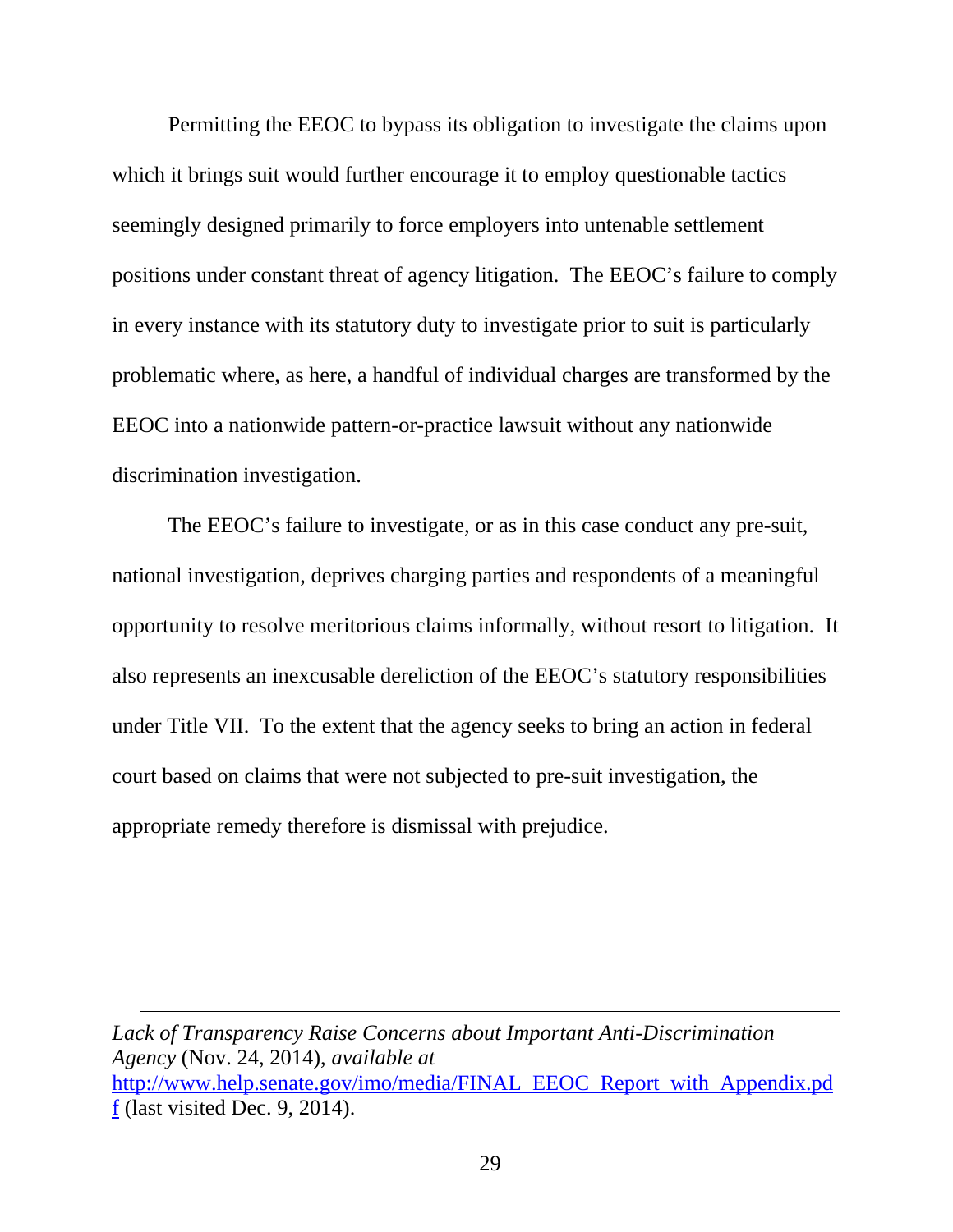#### **CONCLUSION**

For the reasons set forth above, the *amici curiae* Equal Employment Advisory Council, NFIB Small Business Legal Center, and Retail Litigation Center, Inc. respectfully submit that the decision below should be affirmed.

Respectfully submitted,

 *s/ Rae T. Vann*  Rae T. Vann *Counsel of Record*  NORRIS, TYSSE, LAMPLEY & LAKIS, LLP 1501 M Street, N.W., Suite 400 Washington, DC 20005 rvann@ntll.com (202) 629-5600

December 10, 2014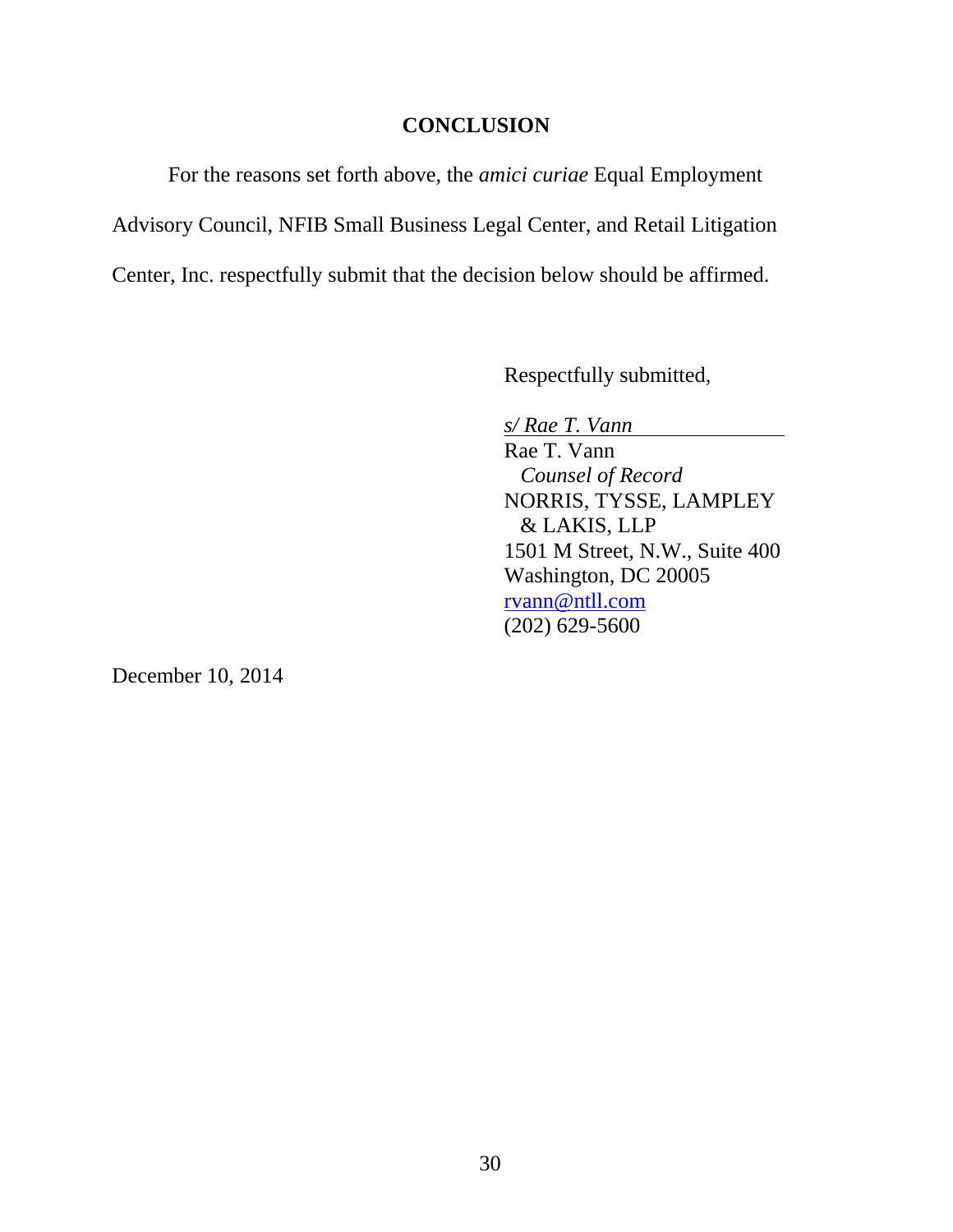#### **CERTIFICATE OF COMPLIANCE**

This brief complies with the type-volume limitation of Fed. R. App. P.  $32(a)(7)(B)$  because this brief contains 6,772 words, excluding the parts of the brief exempted by Fed. R. App. P.  $32(a)(7)(B)(iii)$ .

 This brief complies with the typeface requirements of Fed. R. App. P. 32(a)(5) and the type style requirements of Fed. R. App. P. 32(a)(6) because the brief has been prepared in a proportionally spaced typeface using Microsoft Word 2007 in Times New Roman 14 point.

*s/ Rae T. Vann* 

 Rae T. Vann *Counsel of Record*  NORRIS, TYSSE, LAMPLEY & LAKIS, LLP 1501 M Street, N.W., Suite 400 Washington, DC 20005 rvann@ntll.com (202) 629-5600

December 10, 2014